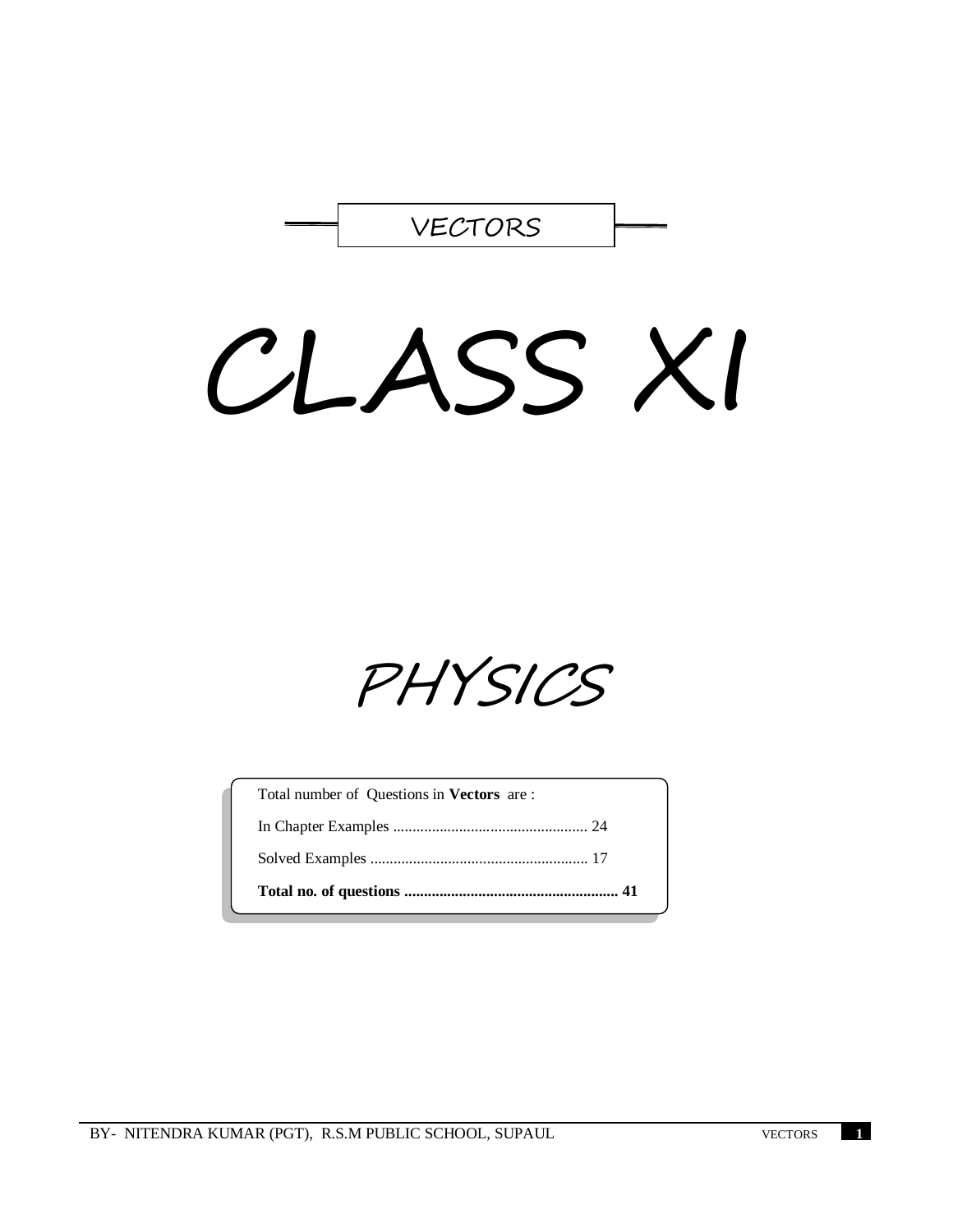## **1. VECTOR**

- **(a)** The physical quantities which have magnitude and direction and which can be added according to the triangle rule, are called vector quantities. Examples : force, linear momentum, electric field, magnetic field etc.
- **(b)** If a physical quantity has magnitude as well as direction but does not add up according to the triangle rule, it will not be called a vector quantity. Example Electric current in a wire has both magnitude and direction but there is no any meaning of triangle rule. Thus, electric current is not a vector quantity.

## **1.1 Various types of vectors.**

## **(a) Polar Vectors :**

Vectors having starting point (as in case of displacement) or point of application (as in case of force) are polar vectors.



## **(b) Axial vectors**

Vectors representing rotational effects and are always along the axis of rotation in accordance with right hand screw rule are axial vectors.

**Ex.** Angular displacement  $(\theta)$ ; Angular velocity  $(\omega)$ ; Angular acceleration  $(\alpha)$  ; Torque  $(\tau)$  etc.

## **1.2 Some other types of vectors** :

**(a) Zero vector :**

A vector with zero magnitude is called zero vector.

**(b) Proper vector :**

A vector with non-zero magnitude is called proper vector.

**(c) Like vectors:** 

Two (or more) vector are called like vectors if their supports are same or parallel and are in the same sense.

**(d) Unlike vectors :**

Two vectors are called unlike vectors if their supports are same or parallel and are in the opposite sense.

**(e) Equal vectors :**

Two vectors are called equal (or equivalent) vectors if they have equal magnitude, same or parallel supports and same sense.

**(f) Collinear vectors :**

Two (or more) vectors are called collinear vectors if they have same or parallel supports.

## **(g) Coplanar vectors :**

Three (or more) vectors are called coplanar vectors if they lie in the same plane or are parallel to the same plane. Two (free) vectors are always coplanar.

## **(h) Negative vector :**

A vector having the same magnitude as that of the given vector but directed in the opposite sense is called the negative of the given vector.

## **(i) Unit vector :**

A vector with magnitude of unity is called unit vector. Unit vector in the direction of a is

 $\hat{\mathbf{a}} = \mathbf{a}/|\mathbf{a}|$ 

#### **Types of Vectors Example based on**

| Ex.1 | Give an example of physical quantity which-                                                                                                                                                                                                                                                                                                                                                                           |  |  |
|------|-----------------------------------------------------------------------------------------------------------------------------------------------------------------------------------------------------------------------------------------------------------------------------------------------------------------------------------------------------------------------------------------------------------------------|--|--|
|      | (A) has neither unit nor direction                                                                                                                                                                                                                                                                                                                                                                                    |  |  |
|      | (B) has direction but not a vector                                                                                                                                                                                                                                                                                                                                                                                    |  |  |
|      | (C) can be either a scalar or a vector                                                                                                                                                                                                                                                                                                                                                                                |  |  |
|      | (D) is neither a scalar nor a vector                                                                                                                                                                                                                                                                                                                                                                                  |  |  |
| Sol. | (A) refractive index; strain                                                                                                                                                                                                                                                                                                                                                                                          |  |  |
|      | (B) current                                                                                                                                                                                                                                                                                                                                                                                                           |  |  |
|      | (C) angular displacement                                                                                                                                                                                                                                                                                                                                                                                              |  |  |
|      | (D) moment of inertia                                                                                                                                                                                                                                                                                                                                                                                                 |  |  |
| Ex.2 | Can the resultant be zero in case of $-$                                                                                                                                                                                                                                                                                                                                                                              |  |  |
|      | (a) two unequal vector                                                                                                                                                                                                                                                                                                                                                                                                |  |  |
|      | (b) three coplanar vectors                                                                                                                                                                                                                                                                                                                                                                                            |  |  |
|      | (c) three non-coplanar vectors                                                                                                                                                                                                                                                                                                                                                                                        |  |  |
| Sol. | (a) No<br>$(b)$ Yes<br>$(c)$ No                                                                                                                                                                                                                                                                                                                                                                                       |  |  |
| Ex.3 | Discuss whether angular displacement is a<br>vector or $not$ –                                                                                                                                                                                                                                                                                                                                                        |  |  |
| Sol. | Angular displacement represents rotational<br>effect, so appears to be an axial vector. Also, if<br>$\mathcal{A}$ and $\mathcal{A}$ and $\mathcal{A}$ and $\mathcal{A}$ and $\mathcal{A}$ and $\mathcal{A}$ and $\mathcal{A}$ and $\mathcal{A}$ and $\mathcal{A}$ and $\mathcal{A}$ and $\mathcal{A}$ and $\mathcal{A}$ and $\mathcal{A}$ and $\mathcal{A}$ and $\mathcal{A}$ and $\mathcal{A}$ and $\mathcal{A}$ and |  |  |

- effect, so appears to be an axial vector. Also, if obeys the law of parallelogram of addition but it has been found that for large angular displacement it does not obey law of commutation.
- **Ex.4** Does it make sense to call a quantity vector when its magnitude is zero. What such vectors are called and why needed ?
- **Sol.** Consider a vector **A** whose length is reduced to zero by coinciding the initial and terminal points. Hence modulus of the vector is zero and its direction indeterminate is it may posses any direction such vectors are called zero or null vectors. It is needed because, the sum of two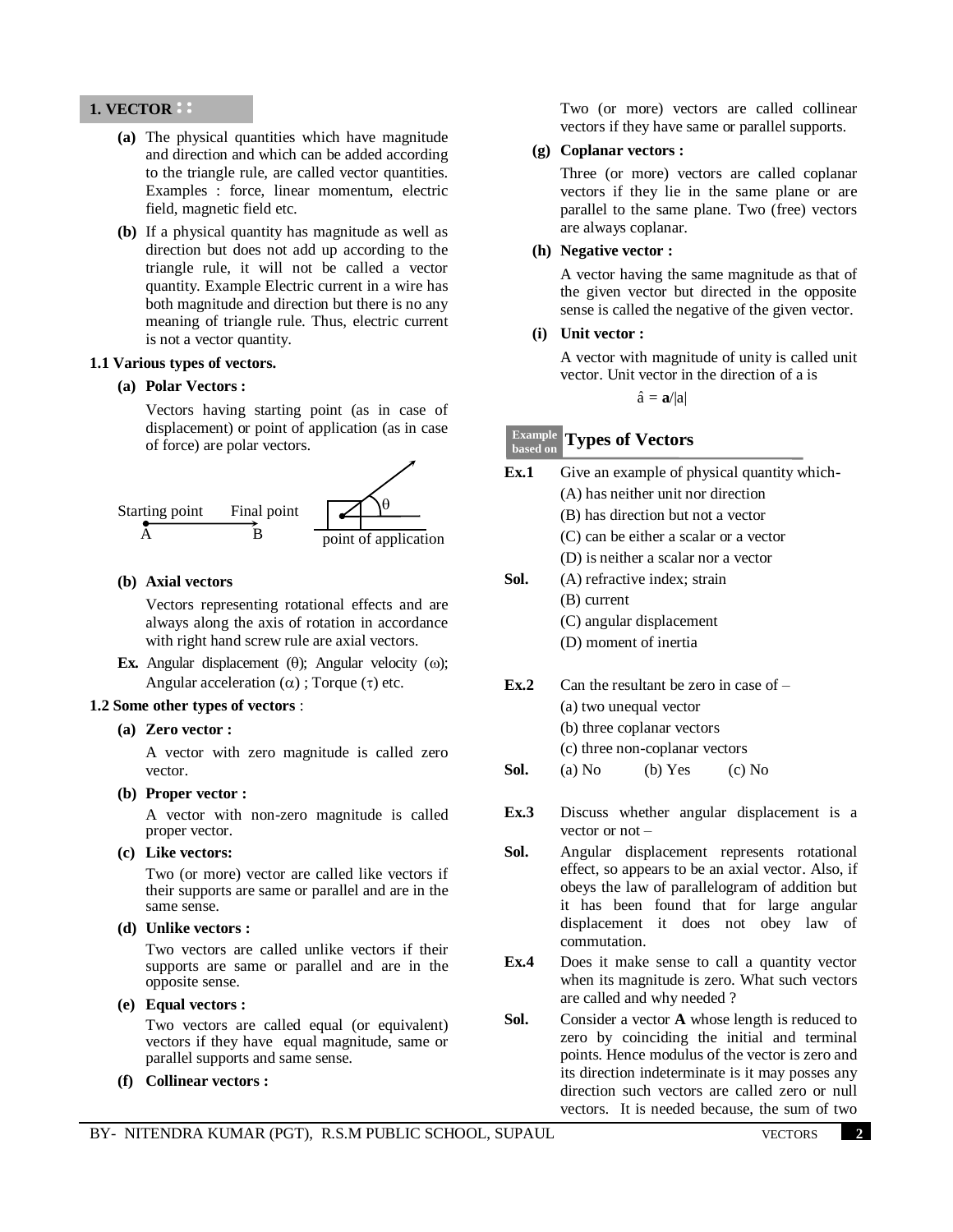equal and opposite vectors is a null vector or area of sphere in vector form is a null vector.

- **Ex.5** We can order events in time and there is a sense of time, distinguishing past, present and future is therefore, time a vector-
- **Sol.** Time always flow from past to present and then the future, so a direction can be assigned to time. However as the direction is unique, it is not to be stated i.e. specified. Hence it is not a vector quantity.
- **Ex.6** Explain why current is not a vector although it appears to posses a direction –
- **Sol.** Current is not a vector as :
	- (i) The direction associated with current is not a true direction but it merely indicates the sense of charge flow.
	- (ii) Current also does not obey the law of parallelogram of addition.
	- (iii) Current is also defined as scalar product of current density (**J**) with area **ds** is-

 $I = \int J \cdot ds$ 

## **2. REPRESENTATION OF VECTOR**

There are two methods for representation of vectors.

- **(a)** Graphical method.
- **(b)** Mathematical method.



**(a) Graphical method :**

The length of the arrow shows the magnitude and head of the arrow shows the direction.

### **(b) Mathematical Representation :**

(i) In the form of components : If  $a_x$  is a component of any vector in  $x$ -direction,  $a_y$  is a component in y-direction and  $a_z$  is component in z-direction then

$$
\vec{a} = a_x \hat{i} + a_y \hat{j} + a_z \hat{k}
$$

where  $a_x$ ,  $a_y$ ,  $a_z$  may be the co-ordinates of point a.

$$
|\vec{a}|=\sqrt{a_x^2+a_y^2+a_z^2}
$$

**(ii) Unit vector method :** If we want to represent any vector in mathematical form then we will multiply the magnitude of that vector with unit vector of the direction.

if  $a =$  magnitude of vector

BY- NITENDRA KUMAR (PGT), R.S.M PUBLIC SCHOOL, SUPAUL VECTORS **3**

| and  | $\hat{a}$ = unit vector |
|------|-------------------------|
| then | $a = aa$                |

# **Representation Example based on**

**Ex.7** If a particle moves 5m in + x-direction. Show the displacement of the particle-

(A) 5 
$$
\hat{j}
$$
  
\n(B) 5  $\hat{i}$   
\n(C) - 5  $\hat{j}$   
\n(D) 5  $\hat{k}$ 

**Sol.** Magnitude of vector  $= 5$ 

Unit vector in  $+ x$  direction is  $\hat{i}$ 

displacement =  $5\hat{i}$ 



Hence correct answer is (B).

**Note :** Remember the unit vector in x, y plane of a vector which makes angle  $\theta$  with x-axis.

$$
\hat{a} = \hat{i} \cos \theta + \hat{j} \sin \theta
$$

(iii) Co-ordinate Method : If point A is  $(x_1, y_1, z_1)$ 

and point B is  $(x_2, y_2, z_2)$  then find out AB



#### **Important Points :**

**(i)** If we multiply a vector with negative sign, then the magnitude will not change only direction will change



**(ii)** Two vectors are called equal if their magnitudes and direction are same. So we can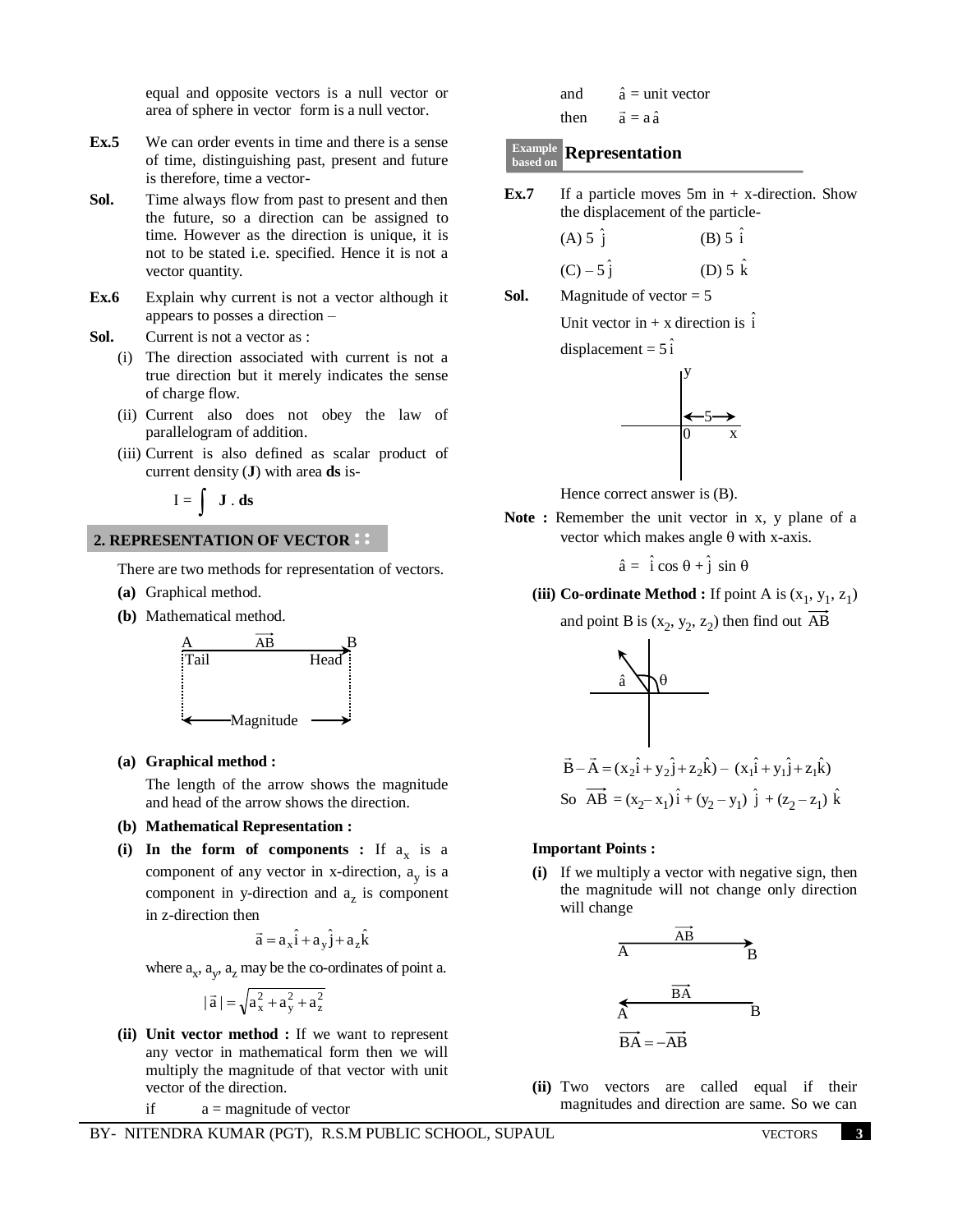transfer any vector (to any where) parallel to itself.



**(iii)** If two vectors has same direction then the unit vector of both of them will be similar. Because magnitude of unit vector is unity.

## **3. VECTOR ADDITION**

There are two methods for addition of vectors :

- **3.1** Graphical method
- **3.2** Mathematical method
- **3.1 Graphical Method :** 
	- **(i) Triangle rule (Used to add two vectors only) :**  $\rightarrow$

If  $\vec{a}$  and  $\vec{b}$ are the two vectors to be added, a diagram is drawn in which the tail of b  $\ddot{\ }$ coincides with the head of  $\vec{a}$ . The vector joining the tail of  $\vec{a}$  with the head of  $\vec{b}$  is the **vector sum** of  $\vec{a}$  and  $\vec{b}$ . Figure shows the construction.



**(ii) Polygon method :** (used to add more than two

#### vectors)

We use this method for more than two vector. Suppose  $\vec{a}$ ,  $\vec{b}$ ,  $\vec{c}$  are three vectors to be added. A diagram is drawn in which the tail of b  $\overline{\phantom{a}}$ coincides with the head of  $\vec{a}$  and tail of  $\vec{c}$ coincides with head of b  $\overline{\phantom{a}}$ . The vector joining the tail of  $\vec{a}$  and head of  $\vec{c}$  is called the **resultant vector** and this is the vector sum of three given vectors  $(\vec{a} + \vec{b} + \vec{c})$ 



#### **Result : 1.**

If three or more vectors themselves complete a triangle or a polygon then their sum-vector cannot be drawn. It means that the sum of these vectors is zero.

## **Result : 2.**

If there are two vectors  $\mathbf{a}_1$  and  $\mathbf{a}_2$  with equal magnitude, then the resultant of their addition will bisect the angle between them.



#### **Result : 3.**

If we add two different vectors  $a_1$  and  $a_2$  with equal magnitude and angle between them is 120º, then the resultant would bisect the angle and magnitude would be equal to each of the magnitude of vector.

## **3.2 Mathematical method :**

#### **3.2.1 For two vectors :**

If two vectors  $\vec{a}$  and  $\vec{b}$  $\overline{\phantom{a}}$ makes angle  $\theta$  to each other then the magnitude of their vector addition



and if the resultant vector makes the angle  $\alpha$  with  $\frac{d}{dx}$  and it include resultant vector  $\frac{d}{dx}$  then it is given by



and if the resultant vector makes the angle  $\beta$  with the vector **b** then it is given by

$$
\tan \beta = \left(\frac{a \sin \theta}{b + a \cos \theta}\right)
$$

and  $R^2 = (a + b \cos \theta)^2 + (b \sin \theta)^2$ Where  $\theta$  is the angle between a and b

**Important Results :**

$$
f_{\rm{max}}
$$

(a) If  $\theta = 0 \Rightarrow \vec{a} \mid \vec{b}$ 

 $\overline{\phantom{a}}$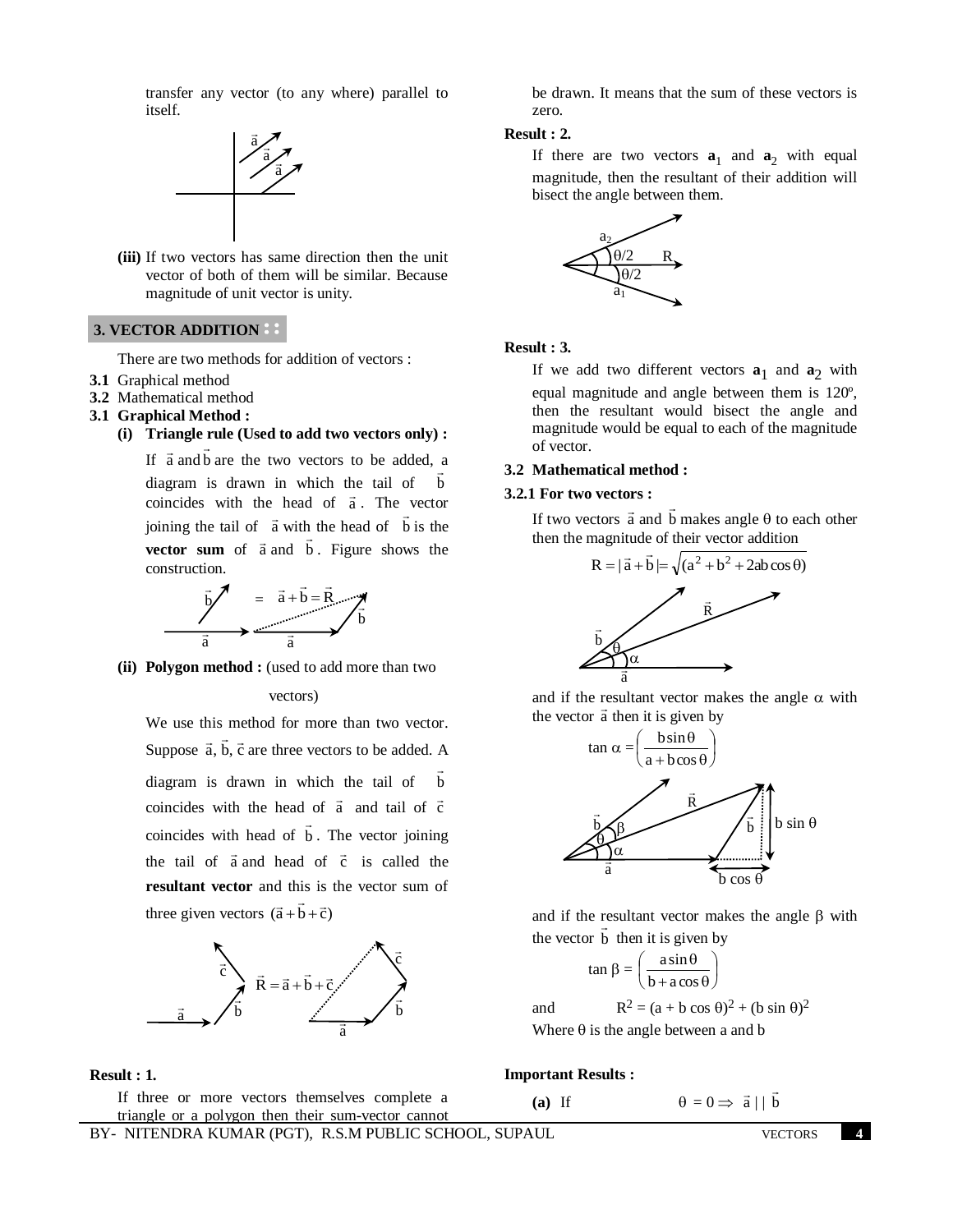then 
$$
R = |\vec{a}| + |\vec{b}| = \vec{R}_{max}
$$
.  
\n**b)** If  $\theta = \pi \implies \vec{a} \text{ anti } | |\vec{b}|$ 

**(b)** If

$$
\theta = \pi \implies \text{a} \text{ and}
$$
  
then 
$$
R = |\vec{a}| - |\vec{b}| = \vec{R}_{min}
$$



and  
\n
$$
|\vec{R}| = 2a \cos \frac{\theta}{2}
$$
  
\n $|\vec{R}| = 2a \cos \frac{\theta}{2}$   
\n $\therefore \qquad \alpha = \frac{\theta}{2}$ 

- (e) If  $|\vec{a}| = |\vec{b}|$  $\rightarrow$ | and  $\theta = 120^{\circ}$  then | R  $\overline{\phantom{a}}$  $\vert = a$
- **(f)** If three vectors of equal magnitudes makes an angle of 120º with each other then the resultant vector will be zero.



- **(g)** If n vectors of equal magnitude makes the angle of equal measure with each other then the resultant vector will be zero.
- **(h)** Angle between two vectors means smaller of the two angles between the vectors when they are placed tail to tail by displacing either of the vector parallel to itself (i.e.  $0 \le \theta \le \pi$ ).





**3.2.2 For more then two vectors (Component method) :**



and a

 $\vec{a} = a_x \hat{i} + a_y \hat{j}$  b  $\overline{\phantom{a}}$  $= b_x \hat{i} - b_y \hat{j}$  $\vec{c} = -c_x \hat{i} + c_y \hat{j}$ So the resultant  $\rightarrow$  $= R_x \hat{i} + R_y \hat{j}$  R  $\overline{\phantom{a}}$  $=(a_x + b_x - c_x) \hat{i} + (a_y - b_y + c_y) \hat{j}$ **4. SUBTRACTION OF VECTORS** 

Let  $\vec{a}$  and  $\vec{b}$  $\overline{a}$ be two vectors. We define  $\vec{a} - \vec{b}$  $\vec{a}-\vec{b}$ as the sum of the vector  $\vec{a}$  and the vector  $(-\vec{b})$  $\overline{\phantom{a}}$  $-b)$ . To subtract b  $\ddot{\ }$ from  $\vec{a}$ , invert the direction of  $\vec{b}$  $\overline{a}$ and subtract  $\theta$  from a, invert the une<br>add to  $\vec{a}$ . Figure shows the process.



#### **Addition & Subtraction of Vectors based on**

- **Ex.8** Under what condition the sum and difference of two vectors will be equal in magnitude.
- **Sol.** When the two vectors are equal in magnitude and perpendicular to each other

$$
|\mathbf{A} + \mathbf{B}| = |\mathbf{A} - \mathbf{B}|
$$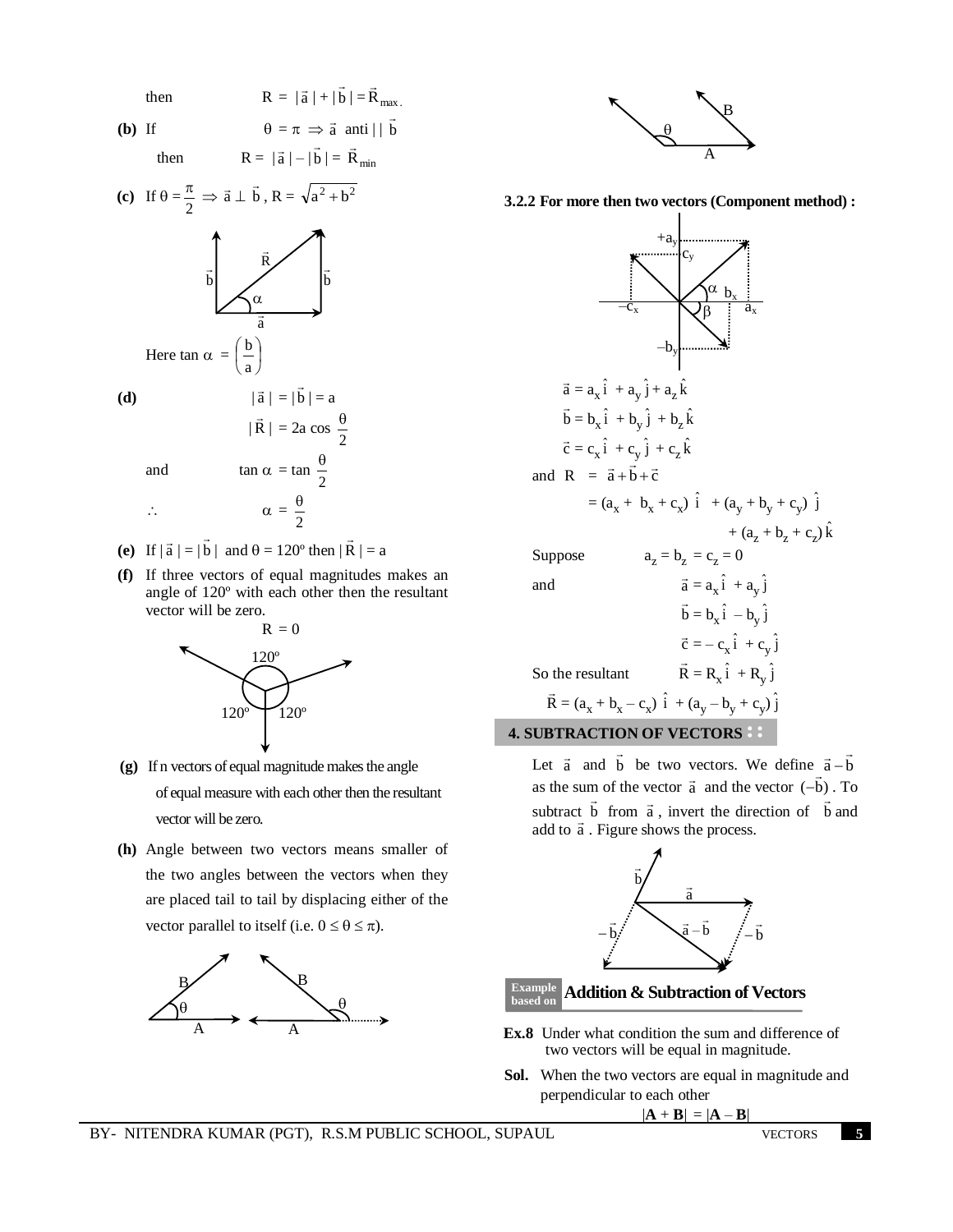Squaring both the side  
\n
$$
A^2 + B^2 + 2A
$$
. **B** =  $A^2 + B^2 - 2A$ . **B**  
\n4A. **B** = 0  
\n**A**. **B** = 0  
\n**A**  $\perp$  **B**

- **Ex.9** There are two displacement vectors, one of magnitude 3m and other of 4m. How should the two vectors be added so that the resultant vector be : (a) 7m (b) 1m (c) 5m.
- **Sol.** (a) For 7m both the vector should be parallel i.e. angle between them should be zero
	- (b) For 1m both the vectors should be anti parallel i.e. angle between them should be 180º
	- (c) For 5m both the vectors should be perpendicular to each other i.e. angle between them should be 90º
- **Ex.10** A car travels 6 km towards north at an angle of 45º to the east and then travels distance of 4 km towards north at an angle of 135° to the east. How far is its final position due east and due north? How far is the point from the starting point? What angle does the straight line joining its initial and final position makes with the east? What is the total distance travelled by the car?
- **Sol.** Net movement along X direction

$$
= (6-4) \cos 45^\circ \hat{i}
$$
  
\n
$$
= 2 \times \frac{1}{\sqrt{2}} = \sqrt{2} \text{ km}
$$
  
\n
$$
\frac{N}{4} \sin 45^\circ \hat{j}
$$
  
\n
$$
= \frac{N}{4} \sin 45^\circ \hat{j}
$$
  
\n
$$
\frac{N}{6 \text{ km}}
$$
  
\n
$$
\frac{45^\circ}{45^\circ}
$$
  
\n
$$
= (X)
$$
  
\n
$$
4 \cos 45^\circ \hat{-i} \cos 45^\circ \hat{i}
$$
  
\n
$$
(Y)
$$

j ˆ

Net movement along  $Y -$  direction

$$
= (6+4) \sin 45^\circ \hat{j}
$$

$$
= 10 \times \frac{1}{\sqrt{2}} = 5\sqrt{2} \text{ km}
$$

Net movement form starting point

$$
=6+4=10\ km
$$

Angle which makes with the east direction

$$
\tan \theta = \frac{Y - component}{X - component}
$$

$$
= \frac{5\sqrt{2}}{\sqrt{2}}
$$

$$
\theta = \tan^{-1}(5)
$$

$$
\theta = 79^{\circ}
$$

Total distance travelled  $= 10$  km

**Ex.11** Given that  $\mathbf{A} + \mathbf{B} + \mathbf{C} = 0$ , but of three vectors two are equal in magnitude and the magnitude of third vector is  $\sqrt{2}$  times that of either of the two having equal magnitude. Then the angles between vectors are given by - (A)  $30^{\circ}$ ,  $60^{\circ}$ ,  $90^{\circ}$  (B)  $45^{\circ}$ ,  $45^{\circ}$ ,  $90^{\circ}$ 

(C) 
$$
45^\circ
$$
,  $60^\circ$ ,  $90^\circ$  (D)  $90^\circ$ ,  $135^\circ$ ,  $135^\circ$ 

**Sol.(D)** From polygon law, three vectors having summation zero should form a closed polygon (triangle). Since the two vectors are having same magnitude and the third vector is  $\sqrt{2}$ times that of either of two having equal magnitude. i.e. the triangle should be right angled triangle.



Angle between **A** and **B** is 90º, Angle between **B** and **C** is 135º Angle between **A** and **C** is 135º

**Ex.12** If  $\mathbf{A} = 4\hat{i} - 3\hat{j}$  and  $\mathbf{B} = 6\hat{i} + 8\hat{j}$  obtain the scalar magnitude and directions of **A**, **B**,  $A + B$ ;  $A - B$  and  $B - A$ ,

**Sol.** Magnitude of **A** = 
$$
\sqrt{(4)^2 + (-3)^2} = 5
$$

$$
\tan \theta = -\frac{3}{4} \Rightarrow \theta = \tan^{-1} \left(\frac{3}{4}\right)
$$
  
\nMagnitude of **B** =  $\sqrt{6^2 + 8^2} = 10$   
\n
$$
\tan \theta = \frac{8}{6} = \frac{4}{3} \Rightarrow \theta = \tan^{-1} \left(\frac{4}{3}\right) = 53^{\circ}
$$
  
\n**A** + **B** = 4\hat{i} - 3\hat{j} + 6\hat{i} + 8\hat{j}  
\n=  $10\hat{i} + 5\hat{j}$   
\n(**A** + **B**) =  $\sqrt{(10)^2 + (5)^2} = 11.2$   
\n
$$
\tan \theta = \frac{5}{10} = \frac{1}{2}
$$
  
\n $\theta = \tan^{-1} (0.51 = 26.5^{\circ} \text{ approx})$   
\n**A** - **B** = 4\hat{i} - 3\hat{j} + (6\hat{i} + 8\hat{j})  
\n= 4\hat{i} - 6\hat{i} - 3\hat{j} - 8\hat{j}  
\n= -2\hat{i} - 11\hat{j}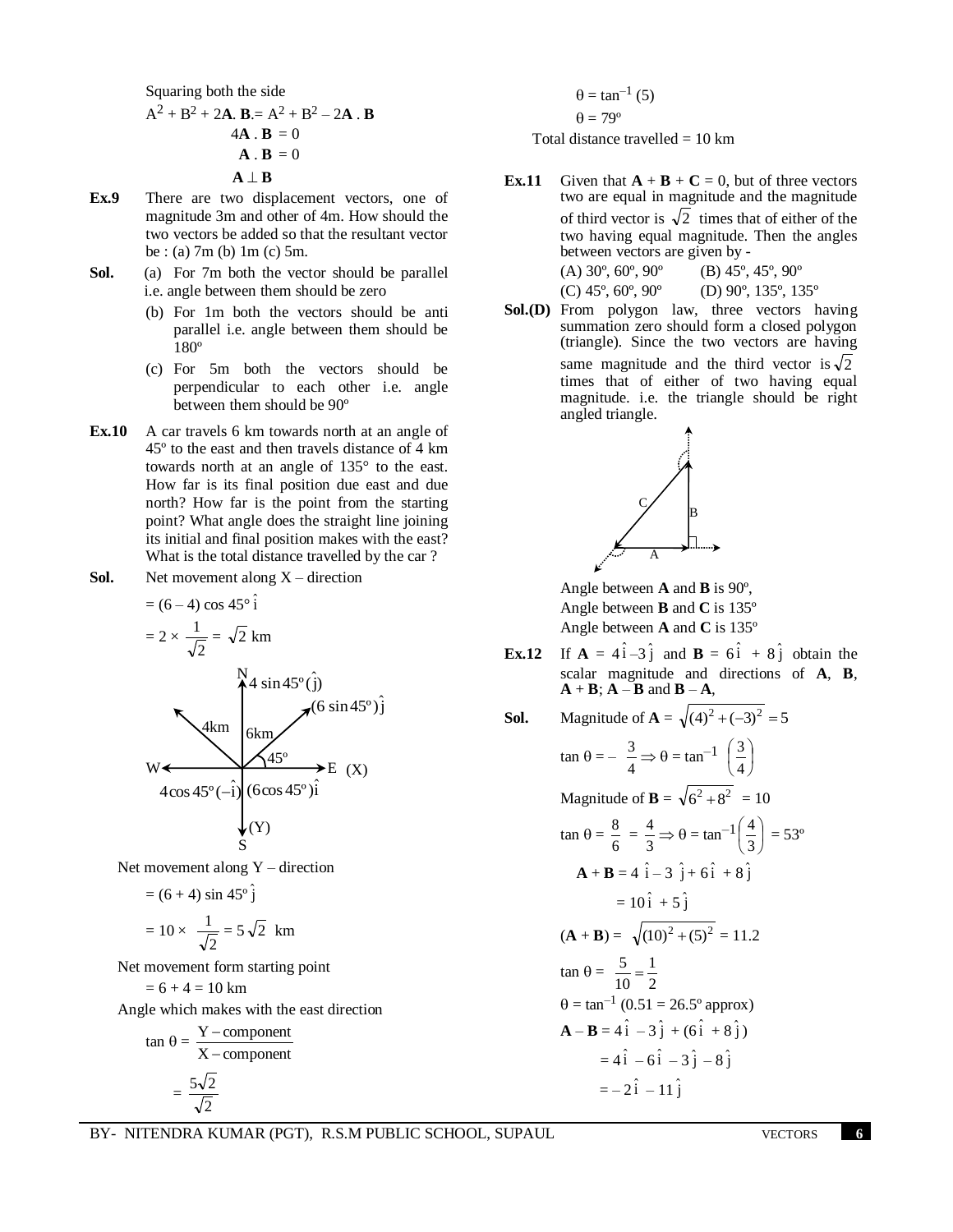B - A = 
$$
6\hat{i} + 8\hat{j} - 4\hat{i} + 3\hat{j} = 2\hat{i} + 11\hat{j}
$$
  
\n|B - A| =  $\sqrt{4 + 121} = \sqrt{125} = 5\sqrt{5}$   
\ntan  $\theta = \frac{11}{2} \implies \theta = \tan^{-1}(\frac{11}{2})$ 

**Ex.13** Prove that the vectors

$$
\mathbf{A} = 2\hat{i} + \hat{j} - 2\hat{k} ;
$$
  
\n
$$
\mathbf{B} = -\hat{i} + 3\hat{j} + 4\hat{k} \text{ and } \mathbf{C} = 4\hat{i} - 2\hat{j} - 6\hat{k}
$$
  
\ncan form a triangle.

**Sol.** Let us add the vector **B** and **C** 

$$
\mathbf{B} + \mathbf{C} = (-\hat{i} + 3\hat{j} + 4\hat{k}) + (4\hat{i} - 2\hat{j} - 6\hat{k})
$$
  
= 3\hat{i} + \hat{j} - 2\hat{k} = \mathbf{A}

**Ex.14** A body is moving with uniform speed v on a horizontal circle in anticlockwise direction from A as shown in figure. What is the change in velocity in (a) half revolution (b) first quarter revolution



**Sol.** Change in velocity in half revolution  $\Delta$ **v** = **v**<sub>C</sub> – **v**<sub>A</sub>

$$
= \mathbf{v}(-\hat{\mathbf{j}}) - \mathbf{v}(\hat{\mathbf{j}})
$$

$$
\Delta \mathbf{v} = -2\mathbf{v}\hat{\mathbf{j}}
$$

 $|\Delta v| = 2v$  directed towards negative y-axis change in velocity in first quarter revolution

$$
\Delta \mathbf{v} = \mathbf{v}_{B} - \mathbf{v}_{A}
$$

$$
= \mathbf{v} \left( -\hat{\mathbf{i}} \right) - \mathbf{v} \left( \hat{\mathbf{j}} \right)
$$

$$
= -\mathbf{v} \left( \hat{\mathbf{i}} + \hat{\mathbf{j}} \right)
$$

 $|\Delta v| = \sqrt{2}$  v and directed towards south-west.

## **5. RESOLUTION OF VECTORS**

(a) See the figure below. Vector  $\vec{a}$  is in x–y plane and it makes the angle  $\alpha$  with the x–axis.



- **(b)** OB and BA are the projection of vector on horizontal and vertical axis respectively.
- **(c)** Applying trigonometric theory we can easily find out that  $OB = A \cos \alpha$  and  $BA = A \sin \alpha$ .

(d) So OA = OB + BA  
\n
$$
\Rightarrow \overrightarrow{OA} = \overrightarrow{A} = A_x \hat{i} + A_y \hat{j}
$$
\n
$$
= A \cos \alpha \hat{i} + A \sin \alpha \hat{j}
$$

#### **Resolution based on**

- **Ex.15** A force of (10.5 N) acts on a particle along a direction making an angle of 37º will the vertical, find the component of the force in the vertical direction.
	- (A)  $7.3 \text{ N}$  (B)  $8 \text{ N}$  $(C) 8.4 N$  (D) 6 N
- **Sol** The component of the force in the vertical direction will be

 $F_1 = F \cos \theta = (10.5) N \cos 37^{\circ}$ 

$$
= (10.5 \text{ N}) = 8.40 \text{ N}
$$

Hence correct answer is (C).

## **6. MULTIPLICATION OF TWO VECTORS**

Two types of multiplication

- **6.1** Scalar (or dot) product of two vectors.
- **6.2** Vector (or cross) product of two vectors.

## **6.1 Scalar (or dot) product of two vectors :**

The scalar or dot product of two vectors **a** and **b** denoted by **a**. **b** (read as **a** dot **b**) its defined as

 $\mathbf{a} \cdot \mathbf{b} = |\mathbf{a}| |\mathbf{b}| \cos \theta = \mathrm{ab} \cos \theta$ 

where  $a = |\mathbf{a}|$ ;  $\mathbf{b} = |\mathbf{b}|$  and  $\theta$  is the angle between **a** and **b** 

#### **6.1.1 Remarks :**

- (1) If  $a = 0$  or  $b = 0$  we define  $a \cdot b = 0$ (as  $\theta$  is meaningless)
- (2) The dot product of two vectors is a scalar quantity
- (3) If  $\theta = 0$  (i.e. **a** and **b** are like vectors)  $\mathbf{a} \cdot \mathbf{b} = ab$  (as  $\cos 0 = 1$ )
- (4) If  $\theta = \pi$  (i.e. **a** and **b** are unlike vectors) **a** . **b** = – ab (as  $\cos \pi = -1$ )
- (5) Condition for two vectors to be perpendicular;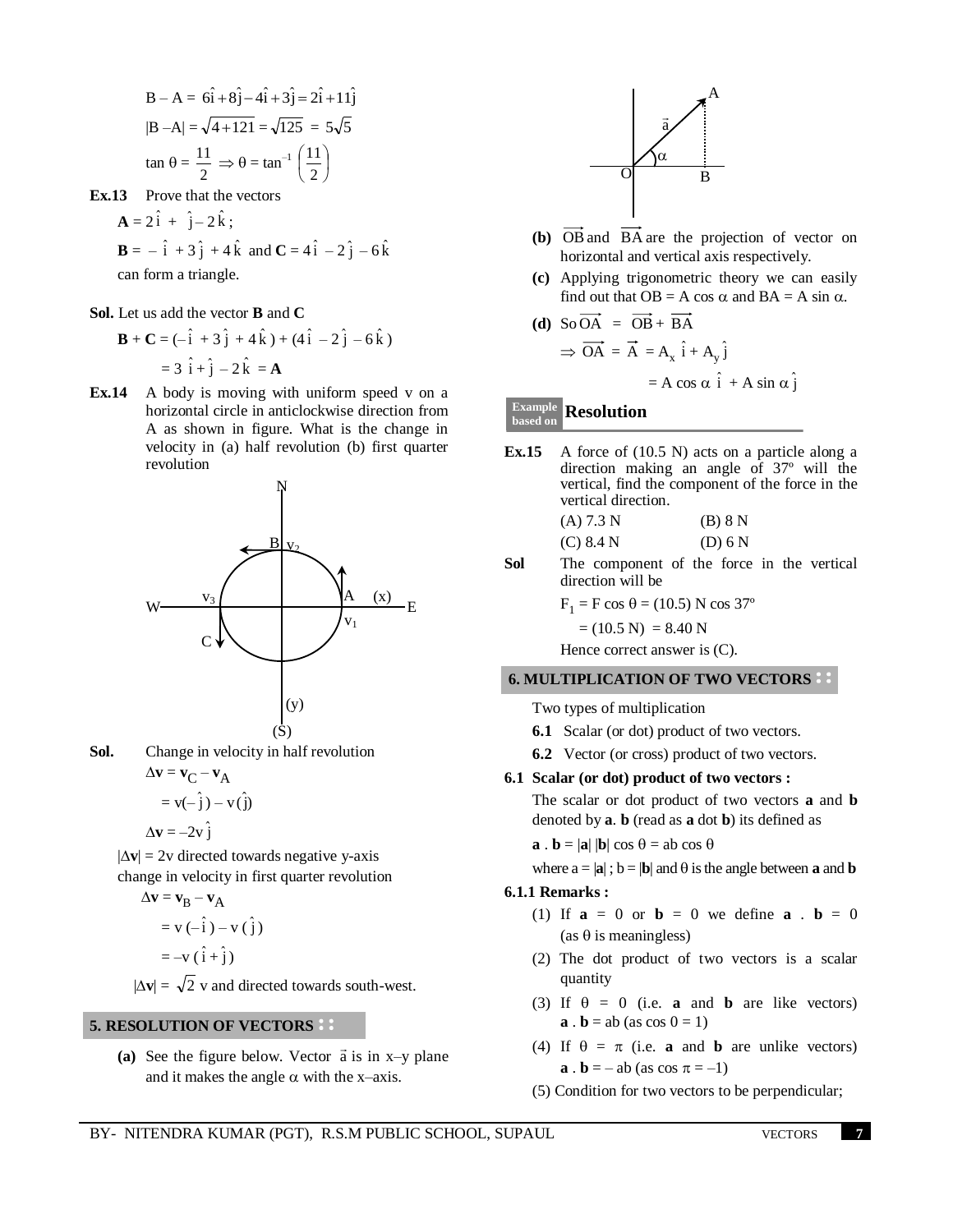If a and b are perpendicular , the angle between them is  $\pi/2$  and we obtain

**a**. **b** = ab cos  $\pi/2 = 0$ 

Conversely, if **a**. **b** = 0 i.e. if ab cos  $\theta$  = 0 then either  $a = 0$  or  $b = 0$  or  $\cos \theta = 0$  it follows that either (or both) of the vectors is a zero or else they are perpendicular.

(6) Note that **a**.**b** > 0 if  $0 \le \theta < \pi/2$  i.e. if angle between vectors in acute.

 $a.b = 0$  if  $\theta = \pi/2$  i.e. if a and b are perpendicular.

**a.b** < 0 if  $\pi/2 < \theta \leq \pi$  if angle between vectors is obtuse

## **6.1.2 Geometrical interpretation of scalar product**

Let **OA** and **OB** represent vectors **a** and **b**

respectively. Then



$$
a = |\mathbf{a}| = |\mathbf{OA}| = OA
$$
  

$$
b = |\mathbf{b}| = |\mathbf{OB}| = OB
$$

Let M, N be the feet of the perpendiculars

from A, B on OB, OA respectively

Then magnitude of projection of **a** on **b**

$$
= OM = OA \cos \theta (.: \cos \theta = OM/OA \text{ in } \Delta OMA)
$$

 $=$  a cos  $\theta$ 

 $\therefore$  **a**.**b** = ab cos  $\theta$  = b(a cos  $\theta$ ) = b. (projection of **a** on **b**) similarly magnitude of projection of **b** on **a**.

$$
= ON = OB \cos \theta (.:. \cos \theta = ON/OB \text{ in } \Delta ONB)
$$

 $= b \cos \theta$ 

**a**  $\bf{b} =$  ab cos  $\theta = a(b \cos \theta) = a$ . projection of **b** on **a**. Thus **a**. **b** can be defined as the product of the modulus of one vector and the projection of the other vector upon it.

## **6.1.3 Remarks :**

(1) Given two vectors **a** and **b**, the projection of one vector on another can be found by using the formula.

projection of **a** on **b** = **a** cos 
$$
\theta
$$
 =  $\frac{a.b}{|b|}$ 

and projection of **b** on  $\mathbf{a} = \mathbf{b} \cos \theta = \frac{a \cdot b}{|a|}$ a.b

(ii) Angle between two vectors :

Angle between two vectors **a** and **b** can be found by using

$$
\mathbf{a} \cdot \mathbf{b} = \mathbf{a} \cdot \mathbf{b} \cos \theta \Rightarrow \cos \theta = \frac{\mathbf{a} \cdot \mathbf{b}}{\mathbf{a} \cdot \mathbf{b}} = \frac{\mathbf{a} \cdot \mathbf{b}}{|\mathbf{a}| |\mathbf{b}|}
$$

(iii) Square of a vector

The scalar product of a vector **a** with itself is called the square of the vector **a**, and is written as **a**. **a** or  $(a)^2$ 

 $(a)^2 = a$ .  $a = aa \cos 0 = a$ .  $a$ .  $1 = a^2 = |a|^2$ The magnitude of a vector can be found by using

$$
|\mathbf{a}| = \sqrt{a.a} \qquad (\therefore |\mathbf{a}|^2 = \mathbf{a} \cdot \mathbf{a})
$$

**6.1.4 Squares and scalar products of**  $\hat{\mathbf{i}}; \hat{\mathbf{j}}; \hat{\mathbf{k}}$ 

Since  $\hat{i}$ ,  $\hat{j}$  and  $\hat{k}$  are unit vectors along the co-ordinate axes i.e. along three mutually perpendicular lines, we have :

$$
\hat{i}.\hat{i} = 1.1 \cos 0 = 1 \text{ similarly } \hat{j}.\hat{j} = 1 ; \hat{k}.\hat{k} = 1
$$

Also, 
$$
\hat{i} \cdot \hat{j} = 1.1 \cos 90^\circ = 1.1.0 = 0
$$
,

similarly  $\hat{j} \cdot \hat{i} = 0$ ;  $\hat{j} \cdot \hat{k} = 0$ 

$$
\hat{k} \cdot \hat{j} = 0
$$
;  $\hat{k} \cdot \hat{i} = 0$ ,  $\hat{i} \cdot \hat{k} = 0$ 

#### **6.1.5 Properties of scalar (or dot product)**

- (1) The scalar product is commutative  $i.e.$   $a \cdot b = b \cdot a$
- (2) If **a**, **b** are any vectors and m is any real number (scalar) then

 $(ma)$ .  $b = m(a, b) = a$ .  $(m b)$ **Corollary** 1 : **a**  $(-b) = -(a \cdot b) = (-a) \cdot (b)$ **Corollary 2** :  $(-a)$  .  $(-b) = a$ . **b** 

**6.1.6 Scalar product of two vectors in terms of their rectangular components.** 

Let 
$$
\mathbf{a} = a_1 \hat{i} + a_2 \hat{j} + a_3 \hat{k}
$$
  
\nand  $\mathbf{b} = b_1 \hat{i} + b_2 \hat{j} + b_3 \hat{k}$   
\nthen  $\mathbf{a} \cdot \mathbf{b} = (a_1 \hat{i} + a_2 \hat{j} + a_3 \hat{k}) \cdot (b_1 \hat{i} + b_2 \hat{j} + b_3 \hat{k})$   
\n $= a_1 b_1 + a_2 b_2 + a_3 b_3$   
\nCorollary 1:  $\mathbf{a} \cdot \mathbf{b} = 0$   
\nIf  $a_1 b_1 + a_2 b_2 + a_3 b_3 = 0$   
\nThus if  $\mathbf{a} \perp \mathbf{b}$  or if  $a_1 b_1 + a_2 b_2 + a_3 b_3 = 0$   
\nCorollary 2:  $\mathbf{a} \parallel \mathbf{b}$  (collinear)  
\nif  $a_1/b_1 = a_2/b_2 = a_3/b_3$   
\n6.1.7 Angle between two vectors

 $\cos \theta = \mathbf{a} \cdot \mathbf{b} / \, \text{ab}$ Let  $\mathbf{a} = a_1 \hat{i} + a_2 \hat{j} + a_3 \hat{k}$ and **b** = **b**<sub>1</sub>  $\hat{i} + b_2 \hat{j} + b_3 \hat{k}$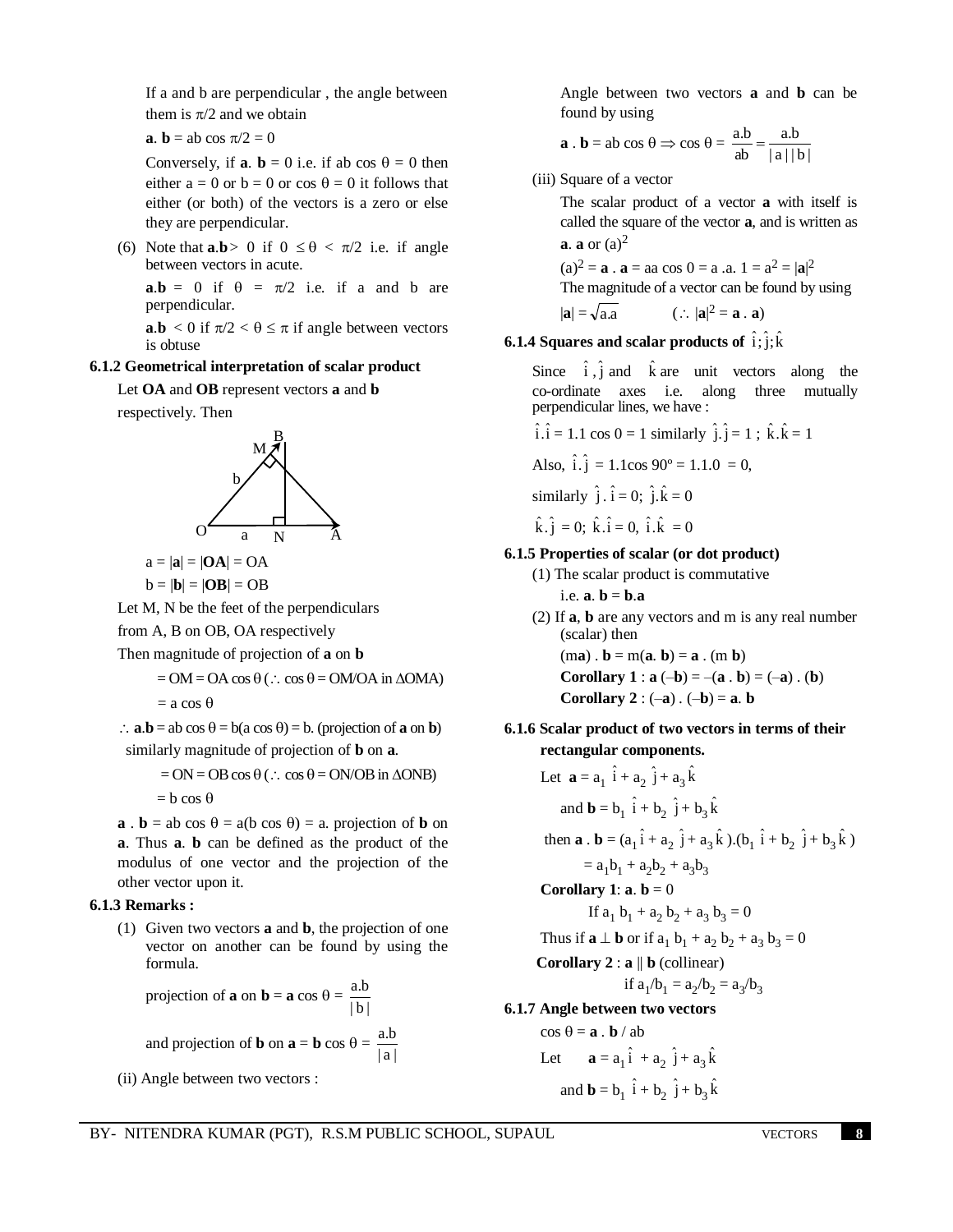Then **a. b** = 
$$
a_1b_1 + a_2b_2 + a_3b_3
$$
  
\n**a** =  $|\mathbf{a}| = \sqrt{a_1^2 + a_2^2 + a_3^2} : |\mathbf{b}| = b = \sqrt{b_1^2 + b_2^2 + b_3^2}$   
\n $\cos \theta = \frac{a_1b_1 + a_2b_2 + a_3b_3}{\sqrt{a_1^2 + a_2^2 + a_3^2} \sqrt{b_1^2 + b_2^2 + b_3^2}}$   
\n $\theta = \cos^{-1} \left[ \frac{a_1b_1 + a_2b_2 + a_3b_3}{\sqrt{a_1^2 + a_2^2 + a_3^2} \sqrt{b_1^2 + b_2^2 + b_3^2}} \right]$ 

## **6.1.8 Examples of dot product :**

(i) Work (**W**) is the dot product of force (**F**) and displacement (**r**)

 $W = F \cdot r$ 

(ii) Power (**P**) is the dot product of force (**F**) and velocity (**v**).

 $P = F \cdot v$ 

(iii) Electric flux  $(\phi)$  is the dot product of intensity of electric field (**E**) and normal area **A**.

 $\mathbf{\Phi} = \mathbf{E} \cdot \mathbf{A}$ 

# **Scalar Product Example based on**

**Ex.16** Let  $\mathbf{a} = 2\hat{i} + 3\hat{j} - \hat{k}$ ;  $\mathbf{b} = -\hat{i} + 3\hat{j} + 4\hat{k}$ . Evaluate

- (i) |**a**| ; |**b**|
- (ii) **a**. **b**
- (iii) the angle between the vectors **a** and **b**
- (iv) the projection of **a** on **b**
- (v) the projection of **b** on **a**
- (vi) area of the  $\triangle AOB$  where O is origin

**Sol.** Given  $\mathbf{a} = 2\hat{i} + 3\hat{j} - \hat{k}$ ,  $\mathbf{b} = -\hat{i} + 3\hat{j} + 4\hat{k}$ 

(i) 
$$
|\mathbf{a}| = \sqrt{2^2 + 3^3 + (-1)^2} = \sqrt{4 + 9 + 1} = \sqrt{14}
$$
  
 $|\mathbf{b}| = \sqrt{(-1)^2 + 3^2 + 4^2} = \sqrt{1 + 9 + 16} = \sqrt{26}$ 

(ii) **a**. **b** = 2 (-1) + 3  $\times$  3 + (-1) (4) = 3

(iii) The angle  $\theta$  between the vectors **a** and **b** is given by

$$
\cos \theta = \frac{a.b}{|a||b|} = \frac{3}{\sqrt{14}\sqrt{26}} = \frac{3}{2\sqrt{91}}
$$

(iv) The projection of **a** on  $\mathbf{b} = |\mathbf{a}| \cos \theta$ 

$$
= \sqrt{14} \times \frac{3}{\sqrt{14}\sqrt{26}} = \frac{3}{\sqrt{26}}
$$

(v) The projection of **b** on  $\mathbf{a} = |\mathbf{b}| \cos \theta$ 

$$
= \sqrt{26} \times \frac{3}{\sqrt{14}\sqrt{26}} = \frac{3}{\sqrt{14}}
$$
  
(vi) Area of  $\triangle AOB = \frac{1}{2} |\mathbf{a}| |\mathbf{b}| \sin \theta$ 

Now 
$$
\sin^2 \theta = 1 - \cos^2 \theta = 1 - \left(\frac{3}{2\sqrt{91}}\right)^2
$$
  
=  $1 - \frac{9}{364} = \frac{355}{364}$   
Area of  $\triangle AOB = \frac{1}{2} \sqrt{14} \sqrt{26} \sqrt{\frac{355}{364}}$   
=  $\sqrt{\frac{355}{364}} \sqrt{355} = 9.42$  sq. units approx.

- **Ex.17** Prove that the three vectors  $3\hat{i} + \hat{j} + 2\hat{k}$ ,  $\hat{i} - \hat{j} - \hat{k}$  and  $\hat{i} + 5\hat{j} - 4\hat{k}$  are at right angles to one another.
- **Sol.** Let  $\mathbf{a} = 3\hat{i} + \hat{j} + 2\hat{k}$   $\mathbf{b} = \hat{i} \hat{j} \hat{k}$  we note that all the three vectors are non-zero

$$
\mathbf{a} \cdot \mathbf{b} = (3\hat{i} + \hat{j} + 2\hat{k}) \cdot (\hat{i} - \hat{j} - \hat{k})
$$
  
= 3(1) + 1(-1) + 2(-1) = 0

Thus the dot product of two non-zero vectors **a** and **b** is zero, therefore these vectors are perpendicular to each other.

Again **b** 
$$
\cdot
$$
 **c** =  $(\hat{i} - \hat{j} - \hat{k}) \cdot (\hat{i} + 5\hat{j} - 4\hat{k})$   
\n= (1) (1) + (-1) (5) + (-1) (-4)  
\n= 0  
\nand **c**  $\cdot$  **a** =  $(\hat{i} + 5\hat{j} - 4\hat{k}) \cdot (3\hat{i} + \hat{j} + 2\hat{k})$   
\n= (1) (3) + 5(1) + (-4) (2) = 0

As above, it follows that **b** , **c** are perpendicular and **c**, **a** are perpendicular. Hence all the three given vectors are perpendicular to each other.

**Ex.18** Find the value of  $\lambda$  so that the two vectors  $2\hat{i} + 3\hat{j} - \hat{k}$  and  $-4\hat{i} - 6\hat{j} - \lambda\hat{k}$  are

(i) parallel (ii) perpendicular to each other

- **Sol.** Let  $\mathbf{a} = 2\hat{i} + 3\hat{j} \hat{k}$  and  $\mathbf{b} = -4\hat{i} 6\hat{j} + \lambda \hat{k}$ 
	- (i) **a** and **b** are parallel to each other

$$
\frac{a_1}{b_1} = \frac{a_2}{b_2} = \frac{a_3}{b_3}
$$
 i.e. if  $\frac{2}{-4} = \frac{3}{-6} = \frac{-1}{\lambda}$   

$$
\Rightarrow \lambda = 2
$$

(ii) **a** and **b** are perpendicular to each other if **a**. **b** = 0 i.e. if  $2(-4) + 3(-6) + (-1) (\lambda) = 0$ 

1.e. if 
$$
2(-4) + 3(-6) + (-1) (\lambda)
$$
  
 $\lambda = -8 - 18 = -26$ 

**Ex.19** Show that the vectors  $\mathbf{a} = 3\hat{i} - 2\hat{j} + \hat{k}$ ,

**b** =  $\hat{i}$  – 3  $\hat{j}$  + 5  $\hat{k}$ , **c** = 2 $\hat{i}$  +  $\hat{j}$  – 4 $\hat{k}$  form a right angled triangle

**Sol. We have <b>b** + **c** =  $(\hat{i} - 3\hat{j} + 5\hat{k}) + (2\hat{i} + \hat{j} - 4\hat{k})$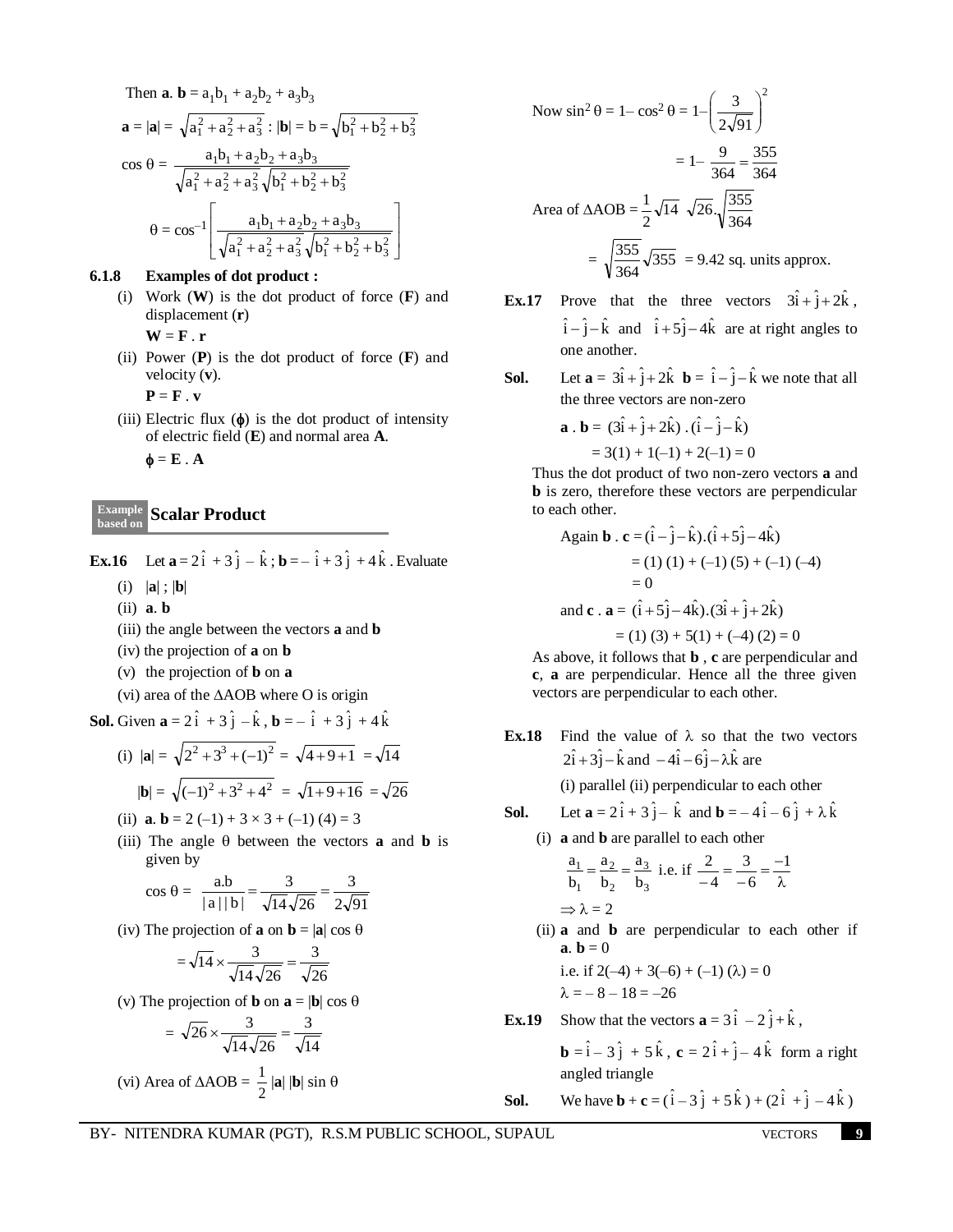$$
=3\hat{i}-2\hat{j}+\hat{k}=\mathbf{a}
$$

 $\Rightarrow$  **a**, **b**, **c** are coplanar

Hence no two of these vectors are parallel, therefore, the given vectors form a triangle.

$$
\mathbf{a} \cdot \mathbf{c} = (3\hat{i} - 2\hat{j} + \hat{k}) \cdot (2\hat{i} + \hat{j} - 4\hat{k})
$$
  
= (3) (2) + (-2) (1) + (1) (-4) = 0

Hence the given vectors form a right angled triangle.

**Ex.20** A particle, under constant force  $\hat{i} + \hat{j} - 2\hat{k}$ gets displaced from point  $A(2, -1, 3)$  to B(4, 3, 2). Find the work done by the force-

**Sol** Force = 
$$
\hat{i} + \hat{j} - 2\hat{k}
$$

displacement =  $\mathbf{d} = \overrightarrow{AB} = (4\hat{i} + 3\hat{j} + 2\hat{k})$  $-(2\hat{i} - \hat{j} + 3\hat{k}) = (2\hat{i} + 4\hat{j} - \hat{k})$ Work done

$$
= \mathbf{F} \cdot \mathbf{d} = (\hat{i} + \hat{j} - 2\hat{k}) \cdot (2\hat{i} + 4\hat{j} - \hat{k})
$$
  
(1) (2) + (1) (4) + (-2) (-1) = 2 + 4 + 2 = 8 units

## **6.2 Cross product or vector product of two vectors**

The vector product or cross product of two vectors is defined as a vector having a magnitude equal to the product of the magnitudes of two vectors with the sine of angle between them and direction perpendicular to the plane containing the two vectors in accordance with **right hand screw rule**.  $\overline{\phantom{a}}$  $\overline{a}$ 

Thus if A & B are two vectors, then their vector product written as A  $\ddot{\ }$  $\times$  B  $\overline{a}$ is a vector C  $\rightarrow$ product written as  $A \times B$  is a vector C defined by  $\vec{C} = \vec{A} \times \vec{B} = AB \sin \theta \hat{n}$ 

Where A and B are the magnitudes of A  $\rightarrow$ and B  $\overline{\phantom{a}}$ respectively and  $\theta$  is the smaller angle between the two. Where  $\hat{n}$  is the unit vector whose direction is perpendicular to the plane containing the two vectors, in accordance with right hand screw rule.

## **6.2.1 Right hand screw rule :**

**(a)** A right hand screw whose axis is perpendicular to the plane framed by A and B is rotated from A to B  $\rightarrow$ through the smaller angle between them, then the direction of advancement of the screw gives the direction of  $A \times B$  i.e. C



**(b)** Place the vector A  $\overline{\phantom{a}}$ and B  $\rightarrow$ tail to tail (this defines a plane). Now place stretched fingers and thumb of right hand perpendicular to the plane of A and B such that the fingers are along the vectors A .If the fingers are now closed through smaller angle so as to go towards B . The thumb gives the direction of  $A \times \overrightarrow{B}$  i.e. C.



- **(c) Cross product non-commutative :**   $\vec{a} \times \vec{b} \neq \vec{b} \times \vec{a}$
- **(d) Follows distributive law :**  $\vec{a} \times (\vec{b} + \vec{c}) = \vec{a} \times \vec{b} + \vec{a} \times \vec{c}$
- **(e) Does not follows associative law :**  $\vec{a} \times (\vec{b} \times \vec{c}) \neq (\vec{a} \times \vec{b}) \times \vec{c}$

(f) 
$$
\hat{i} \times \hat{j} = \hat{k}, \hat{j} \times \hat{k} = \hat{i}, \hat{k} \times \hat{i} = \hat{j}
$$
  
and  $\hat{i} \times \hat{i} = 0, \hat{j} \times \hat{j} = 0, \hat{k} \times \hat{k} = 0$ 

(g) 
$$
\vec{a} = a_x \hat{i} + a_y \hat{j} + a_z \hat{k}
$$
  
\n $\vec{b} = b_x \hat{i} + b_y \hat{j} + b_z \hat{k}$   
\n $\vec{a} \times \vec{b} = (a_x \hat{i} + a_y \hat{j} + a_z \hat{k})$   
\n $\times (b_x \hat{i} + b_y \hat{j} + b_z \hat{k})$   
\n $= (a_y b_z - a_z b_y) \hat{i} + (a_z b_x - a_x b_z) \hat{j} + (a_x b_y - a_y b_x) \hat{k}$ 

## **6.2.2 Properties of vector (or cross product)**

(i) If **a** and **b** are any vectors, and m is any real number (positive or negative) then

$$
(\mathbf{m}\ \mathbf{a}) \times \mathbf{b} = \mathbf{m}\ (\mathbf{a} \times \mathbf{b}) = \mathbf{a} \times (\mathbf{m}\ \mathbf{b})
$$

(ii) The vector product is distributive w.r.t. addition

$$
\mathbf{a} \times (\mathbf{b} + \mathbf{c}) = \mathbf{a} \times \mathbf{b} + \mathbf{a} \times \mathbf{c}
$$

(iii) Vector product of two vectors in terms of their rectangular components

$$
\mathbf{a} = a_1 \hat{i} + a_2 \hat{j} + a_3 \hat{k}, \mathbf{b} = b_1 \hat{i} + b_2 \hat{j} + b_3 \hat{k}
$$

BY- NITENDRA KUMAR (PGT), R.S.M PUBLIC SCHOOL, SUPAUL VECTORS **10**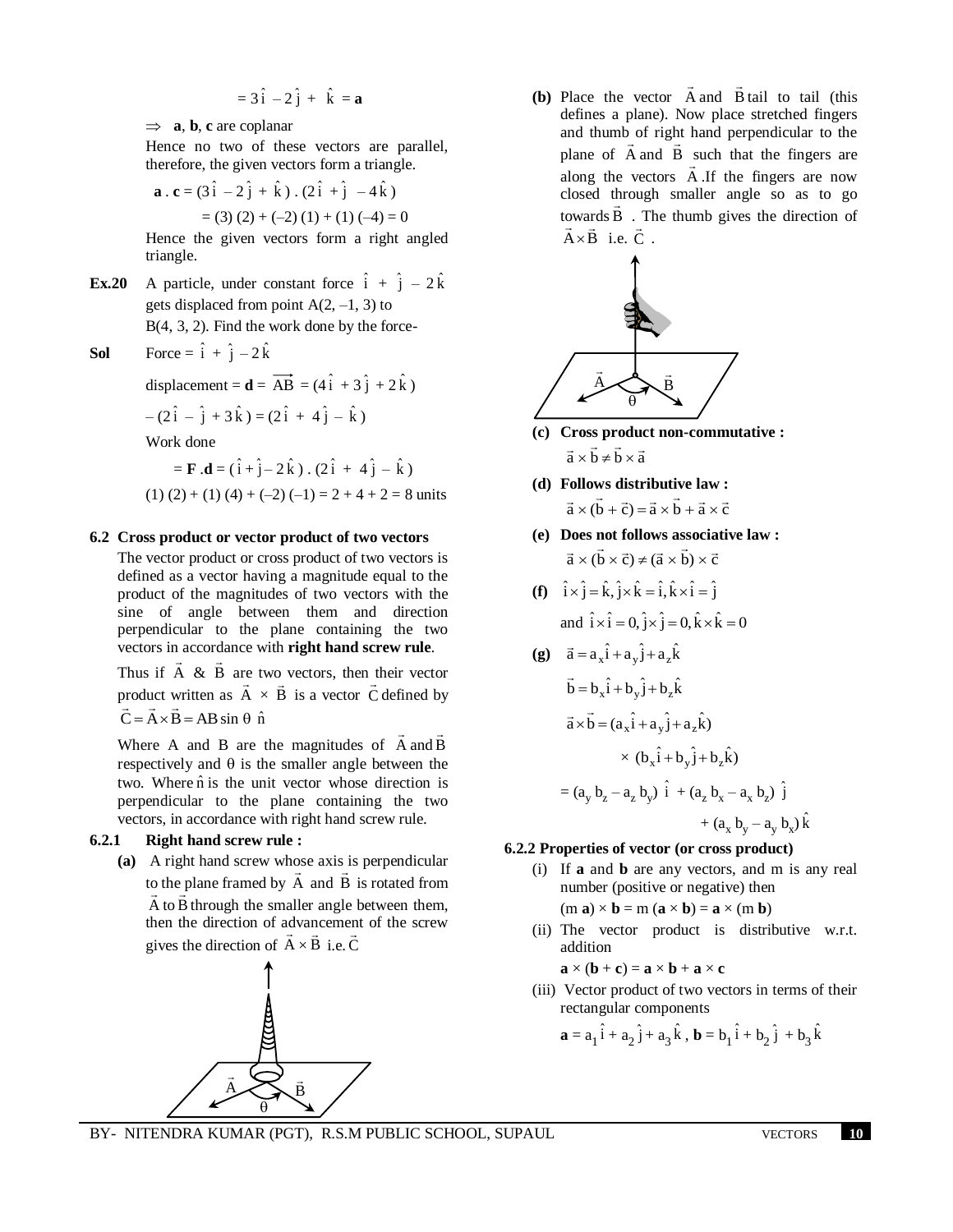$$
\mathbf{a} \times \mathbf{b} = \begin{vmatrix} \hat{i} & \hat{j} & \hat{k} \\ a_1 & a_2 & a_3 \\ b_1 & b_2 & b_3 \end{vmatrix}
$$
  
\n
$$
\mathbf{a} \times \mathbf{b} = (a_2b_3 - a_3b_2)\hat{i} - (a_1b_3 - a_3b_1)\hat{j} + (a_1b_2 - a_2b_1)\hat{k}
$$
  
\n(iv) Angle between two vectors  
\n
$$
\mathbf{a} \times \mathbf{b} = |\mathbf{a}| |\mathbf{b}| \sin \theta
$$
  
\n
$$
\Rightarrow |\mathbf{a} \times \mathbf{b}| = |\mathbf{a}| |\mathbf{b}| \sin \theta
$$
  
\n
$$
\sin \theta = |\mathbf{a} \times \mathbf{b}| / |\mathbf{a}| |\mathbf{b}|
$$
  
\nLet  
\n
$$
\mathbf{a} = a_1\hat{i} + a_2\hat{j} + a_3\hat{k} \text{ and } \mathbf{b} = b_1\hat{i} + b_2\hat{j} + b_3\hat{k}
$$
  
\n
$$
\mathbf{a} \times \mathbf{b} = (a_2b_3 - a_3b_2)\hat{i} - (a_1b_3 - a_3b_1)\hat{j} + (a_1b_2 - a_2b_1)\hat{k}
$$
  
\n
$$
\Rightarrow |\mathbf{a} \times \mathbf{b}| = \sqrt{(a_2b_3 - a_3b_2)^2 + (a_1b_3 - a_3b_1)^2 + (a_1b_2 - a_2b_1)^2}
$$
  
\n
$$
|\mathbf{a}| = \sqrt{a_1^2 + a_2^2 + a_3^2}, |\mathbf{b}| = \sqrt{b_1^2 + b_2^2 + b_3^2}
$$
  
\n
$$
\sin \theta = \frac{\sqrt{(a_2b_3 - a_3b_2)^2 + (a_3b_1 - a_1b_3)^2 + (a_1b_2 - a_2b_1)^2}}{\sqrt{a_1^2 + a_2^2 + a_3^2}\sqrt{b_1^2 + b_2^2 + b_3^2}}
$$

#### **6.2.3 Unit vector perpendicular to two given vectors**

Let  $\hat{n}$  be a unit vector perpendicular to two (nonzero) vectors **a**, **b** and positive for right handed rotation from  $\bf{a}$  to  $\bf{b}$  and  $\bf{\theta}$  be the angle between the vectors **a**, **b** then

 $\mathbf{a} \times \mathbf{b} = \mathbf{a} \mathbf{b} \sin \theta \, \hat{\mathbf{n}}$  $|\mathbf{a} \times \mathbf{b}| = ab \sin \theta$ Thus we get  $= \mathbf{a} \times \mathbf{b} / |\mathbf{a} \times \mathbf{b}|$ 

#### **Vector Product based on**

**Ex.21** Prove that  $\mathbf{a} \times (\mathbf{b} + \mathbf{c}) + \mathbf{b} \times (\mathbf{c} + \mathbf{a}) + \mathbf{c} \times (\mathbf{a} + \mathbf{b}) = 0$ **Sol.**  $\mathbf{a} \times (\mathbf{b} + \mathbf{c}) + \mathbf{b} \times (\mathbf{c} + \mathbf{a}) + \mathbf{c} \times (\mathbf{a} + \mathbf{b})$  $=$ **a**  $\times$ **b** + **a**  $\times$ **c** + **b**  $\times$ **c** + **b**  $\times$ **a** + **c**  $\times$ **a** + **c**  $\times$ **b**  $=$ **a**  $\times$ **b** – **c**  $\times$ **a** + **b**  $\times$ **c** – **a**  $\times$ **b** + **c**  $\times$ **a** – **b**  $\times$ **c** = 0

**Ex.22** Find  $\mathbf{a} \times \mathbf{b}$  and  $\mathbf{b} \times \mathbf{a}$  if (i)  $\mathbf{a} = 3\hat{k} + 4\hat{j}$ ,  $\mathbf{b} = \hat{i} + \hat{j} - \hat{k}$ (ii)  $\mathbf{a} = (2, -1, 1)$ ; **b** (3, 4, -1)

**Sol.** (i) 
$$
\mathbf{a} \times \mathbf{b} = \begin{vmatrix} \hat{i} & \hat{j} & \hat{k} \\ 0 & 4 & 3 \\ 1 & 1 & -1 \end{vmatrix} = -7\hat{i} + 3\hat{j} - 4\hat{k}
$$
  
\n $\mathbf{b} \times \mathbf{a} = \begin{vmatrix} \hat{i} & \hat{j} & \hat{k} \\ 1 & 1 & -1 \\ 0 & 4 & 3 \end{vmatrix} = 7\hat{i} - 3\hat{j} + 4\hat{k}$   
\n(ii)  $\mathbf{a} \times \mathbf{b} = \begin{vmatrix} \hat{i} & \hat{j} & \hat{k} \\ 2 & -1 & 1 \\ 3 & 4 & -1 \end{vmatrix} = -3\hat{i} + 5\hat{j} + 11\hat{k}$   
\n $\mathbf{b} \times \mathbf{a} = \begin{vmatrix} \hat{i} & \hat{j} & \hat{k} \\ 3 & 4 & -1 \\ 2 & -1 & 1 \end{vmatrix} = 3\hat{i} - 5\hat{j} - 11\hat{k}$ 

**Ex.23** If  $\mathbf{a} = 3\hat{i} + \hat{j} + 2\hat{k}$  and  $\mathbf{b} = 2\hat{i} - 2\hat{j} + 4\hat{k}$ 

- (i) find the magnitude of  $\mathbf{a} \times \mathbf{b}$
- (ii) find a unit vector perpendicular to both **a** and **b**.
- (iii) find the cosine and sine of the angle between the vectors **a** and **b**

**Sol.** (i) 
$$
\mathbf{a} \times \mathbf{b} = \begin{vmatrix} \hat{i} & \hat{j} & \hat{k} \\ 3 & 1 & 2 \\ 2 & -2 & 4 \end{vmatrix} = 8\hat{i} - 8\hat{j} - 8\hat{k}
$$

$$
\therefore \text{ Magnitude of } \mathbf{a} \times \mathbf{b} = |\mathbf{a} \times \mathbf{b}|
$$

$$
= \sqrt{(8)^2 + (-8)^2 + (-8)^2} = 8\sqrt{3}
$$

$$
\hat{n} = \frac{a \times b}{|a \times b|} = \frac{8\hat{i} - 8\hat{j} - 8\hat{k}}{8\sqrt{3}} = \frac{1}{\sqrt{3}} (\hat{i} - \hat{j} - \hat{k})
$$

3  $8\sqrt{3}$  $|a \times b|$ There are two unit vectors perpendicular to both a and b they are

$$
\pm \hat{n} = \pm \frac{1}{\sqrt{3}} (\hat{i} - \hat{j} - \hat{k})
$$

(iii) To find  $\cos \theta$ 

(ii)

$$
\mathbf{a}.\mathbf{b} = \mathbf{a}\mathbf{b}\cos\theta = (3\hat{\mathbf{i}} + \hat{\mathbf{j}} + 2\hat{\mathbf{k}}). (2\hat{\mathbf{i}} - 2\hat{\mathbf{j}} + 4\hat{\mathbf{k}})
$$
  
= (3) (2) + (1) (-2) + 2(4) = 12  

$$
\mathbf{a} = |\mathbf{a}| = \sqrt{3^2 + 1^2 + 2^2} = \sqrt{14}
$$

$$
\mathbf{b} = |\mathbf{b}| = \sqrt{(2)^2 + (-2)^2 + (4)^2} = \sqrt{24}
$$

$$
\cos\theta = \mathbf{a}.\mathbf{b}/\mathbf{a}\mathbf{b} = \frac{12}{\sqrt{14} \sqrt{14}} = \frac{12}{\sqrt{14} \sqrt{14}} = \sqrt{\frac{3}{24}}
$$

Also, 
$$
\sin \theta = |\mathbf{a} \times \mathbf{b}| / |\mathbf{a} \cdot \frac{8\sqrt{3}}{\sqrt{14}\sqrt{24}} = \frac{2}{\sqrt{7}}.
$$

7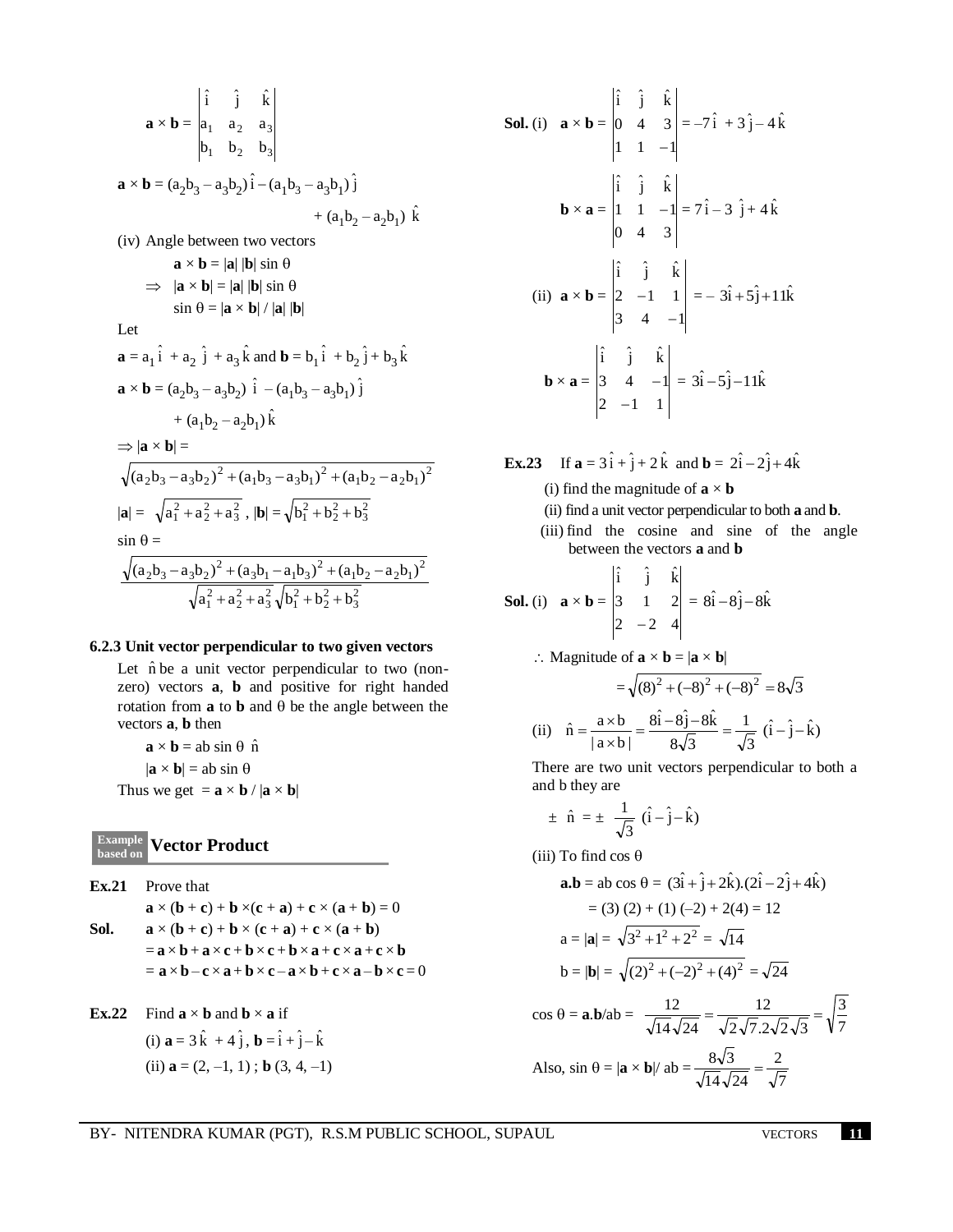Also, 
$$
\sin \theta = \sqrt{1 - \cos^2 \theta} = \sqrt{1 - \frac{3}{7}} = \sqrt{\frac{4}{7}} = \frac{2}{\sqrt{7}}
$$

- **Ex.24** The vectors from origin to the points A and B are  $\mathbf{a} = 3\hat{i} - 6\hat{j} + 2\hat{k}$  and  $\mathbf{b} = 2\hat{i} + \hat{j} - 2\hat{k}$  respectively. Find the area of :
	- (i) the triangle OAB
	- (ii) the parallelogram formed by **OA** and **OB** as adjacent sides.
- **Sol.** Given **OA** = **a** =  $3\hat{i} 6\hat{j} + 2\hat{k}$

and OB = **b** = 2
$$
\hat{i}
$$
 +  $\hat{j}$  - 2 $\hat{k}$   
\n
$$
\therefore (\mathbf{a} \times \mathbf{b}) = \begin{vmatrix} \hat{i} & \hat{j} & \hat{k} \\ 3 & -6 & 2 \\ 2 & 1 & -2 \end{vmatrix}
$$
\n= (12-2) $\hat{i}$  - (-6-4) $\hat{j}$  + (3 + 12) $\hat{k}$   
\n= 10 $\hat{i}$  + 10 $\hat{j}$  + 15 $\hat{k}$   
\n
$$
\Rightarrow |\mathbf{a} \times \mathbf{b}| = \sqrt{10^2 + 10^2 + 15^2} = \sqrt{425} = 5\sqrt{17}
$$
\n(i) Area of  $\triangle OAB = \frac{1}{2} |\mathbf{a} \times \mathbf{b}| = \frac{1}{2} . 5\sqrt{17}$  sq. units  
\n=  $\frac{5}{2}\sqrt{17}$  sq. units

(ii) Area of parallelogram formed by **OA** and **OB** as adjacent sides =  $|\mathbf{a} \times \mathbf{b}| = 5 \sqrt{17}$  sq. units.

## **7. LAMI'S THEOREM**

If three forces **P**, **Q** and **R** are acting at a point then, if the point is in equilibrium then, the vector summation of **P**, **Q** and **R** should be zero. Then



# SOLVED EXAMPLES

- **Ex.1** A vector **a** is turned without a changed in its length through a small angle d $\theta$ . What are  $|\Delta \mathbf{a}|$ and  $\Delta$ a.
- **Sol.**  $|\Delta \mathbf{a}| = \text{ad}\theta$  $\Lambda$ a = 0
- **Ex.2** The magnitude of a vector **A** is 10 units and it makes an angle of 30º with the X-axis. Find the components of the vector if it lies in the X-Y plane.
- **Sol.** Components of vector **A** lying in the X-Y plane are  $A_x = A \cos \theta$ ,  $A_y = A \sin \theta$ ,  $A_z = 0$

Thus A<sub>x</sub> = 10 cos 30° = 
$$
\frac{10\sqrt{3}}{2}
$$
  
= 8.66 units  
A<sub>y</sub> = 10 sin 30° = 10 × 1/2  
= 5 units  
A<sub>z</sub> = 0

**Ex.3** Let  $A = 2\hat{i} + \hat{j}$ ,  $B = 3\hat{j} - \hat{k}$  and  $C = 6\hat{i} - 2\hat{k}$ . Find (i)  $\mathbf{A} + \mathbf{B} + \mathbf{C}$  (ii)  $2\mathbf{A} - 3\mathbf{B}$  and  $(iii)$   $A - B - C$ 

**Sol.** From the given data, we find that (check yourself)

(i) 
$$
\mathbf{A} + \mathbf{B} + \mathbf{C} = 8\hat{i} + 4\hat{j} - 3\hat{k}
$$
  
\n(ii)  $2\mathbf{A} - 3\mathbf{B} = 4\hat{i} - 7\hat{j} + 3\hat{k}$   
\n(iii)  $\mathbf{A} - \mathbf{B} - \mathbf{C} = -4\hat{i} - 2\hat{j} + 3\hat{k}$ 

- **Ex.4** Two forces  $F_1 = 1N$  and  $F_2 = 2N$  act along the lines  $x = 0$  and  $y = 0$  respectively. Then the resultant force would be –
- **Sol.**  $x = 0$  means  $y axis$  $y = 0$  means  $x - axis$  $\therefore$  1N is acting along y-axis and 2N is acting along x -axis  $\mathbf{F} = 2\hat{i} + \hat{j}$
- **Ex.5** What is the displacement of the point of the wheel initially in contact with the ground when the wheel roles forward half a revolution ? Take the radius of the wheel R and x-axis in forward direction.

(A) R  
\n(B) 
$$
R \times \sqrt{\pi^2 + 4}
$$
  
\n(C)  $2\pi R$   
\n(D)  $\pi R$   
\n**Sol.** In accordance with fig during the half revolution

of the wheel, the point A covers  $\pi R = (AC)$ horizontal distance while 2R (= BC) vertical distance,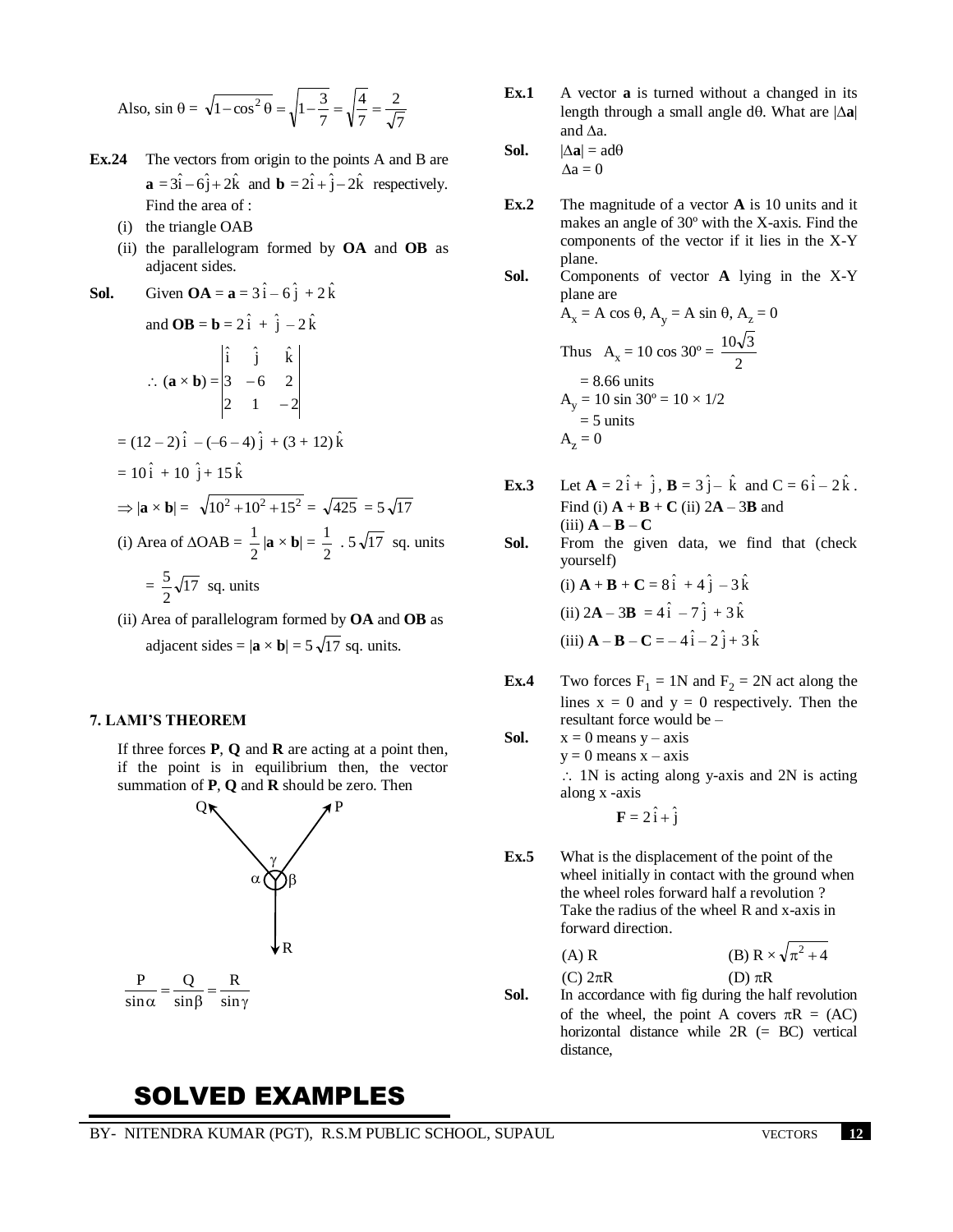

**Ex.6** • A body is moving with uniform speed v on a horizontal circle in anticlockwise direction starting from A as shown in figure. What is the change in velocity in first quarter revolution.



**Ex.7** The sum of the magnitudes of two forces acting at a point is 18 and the magnitude of their resultant is 12. If the resultant is at 90º with the force of smaller magnitude, what are the magnitudes of forces ?

(A) 12, 5 (B) 14, 4 (C) 5, 13 (D) 10, 8

**Sol.** Let P be the smaller force then it is given that

$$
P + Q = 18
$$
 ...... (1)  
\n
$$
R = \sqrt{P^2 + Q^2 + 2PQ\cos\theta} = 12
$$
 ...... (2)  
\n
$$
Q \sin \theta / P + Q \cos \theta = \tan \phi = \tan 90^\circ = \infty
$$
  
\n
$$
P + Q \cos \theta = 0
$$
 ...... (3)

Substituting the value of P

$$
Q (1 - \cos \theta) = 18
$$
 ......(4)

and subtracting square of equation (2) from (1)

 $2PQ [1 - \cos \theta] = 18^2 - 12^2 = 180$  .... (5)

Dividing equation (5) by (4)

 $2P = 10$  i.e.  $P = 5$ , So  $Q = 13$ 

So the magnitude of forces are (5 and 13) Hence correct answer is (C).

**Ex.8** What vector must be added to the vector  $\hat{i} - 3\hat{j} + 2\hat{k}$  and  $3\hat{i} + 6\hat{j} - 7\hat{k}$ so that the resultant vector is a unit vector along the y-axis ?

**Sol.** Let the vector added to the summation of  
\n
$$
(\hat{i} - 3\hat{j} + 2\hat{k}) + (3\hat{i} + 6\hat{j} - 7\hat{k})
$$
 be  $x\hat{i} + y\hat{j} + z\hat{k}$   
\n $\therefore$   $(4\hat{i} + 3\hat{j} - 5\hat{k}) + (x\hat{i} + y\hat{j} + z\hat{k}) = \hat{j}$   
\n $(4 + x)\hat{i} + (3 + y)\hat{j} + (-5 + z)\hat{k} = \hat{j}$ 

Comparing both the sides

 $4 + x = 0$ ;  $3 + y = 1$  ;  $-5 + z = 0$  $x = -4$  ;  $y = 1 - 3 = -2$  ;  $z = 5$  $\therefore$  vector is :  $-4\hat{i} - 2\hat{j} + 5\hat{k}$ 

- **Ex.9** Let **AB** be a vector in two dimensional plane with magnitude 4 units, and making an angle of 60º with x-axis and lying in first quadrant. Find the components of AB along x-axis and y-axis. Hence represent **AB** in terms of unit vectors  $\hat{i}$  and  $\hat{j}$ . Also verify that calculation of components is correct .
- **Sol.** Taken A is origin from the figure, we see that component on x- axis is AC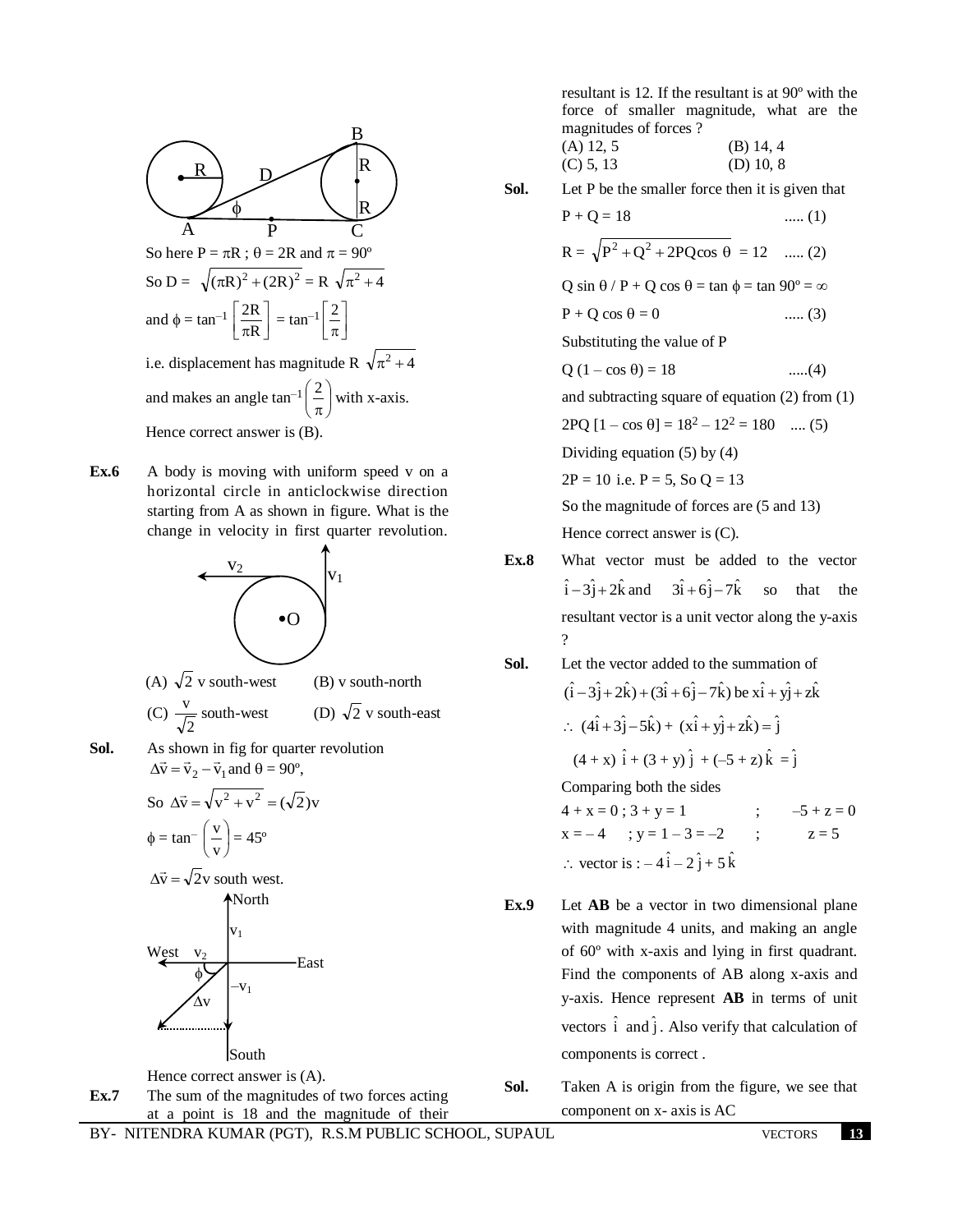B  
\n4 sin 60°  
\n= 4 cos 60° = 4 
$$
\frac{1}{2}
$$
 = 2 and  
\nComponent along y-axis is AD  
\n= 4 sin 60° = 4  $\frac{\sqrt{3}}{2}$  = 2 $\sqrt{3}$   
\nHence AB =  $2\hat{i} + 2\sqrt{3}\hat{j}$   
\nvertical  
\n= 4 sin 60° =  $4\frac{\sqrt{3}}{2}$  =  $2\sqrt{3}$   
\nHence AB =  $2\hat{i} + 2\sqrt{3}\hat{j}$   
\nvertical  
\n= 4  
\nthe same magnitude as B and parallel to A is –  
\nLet the required vector be  
\nC = C<sub>x</sub>  $\hat{i} + C_y \hat{j}$   
\nGiven that C is parallel to A, then  
\n $\frac{C_y}{C_x} = \frac{4}{3}$  ...... (i)  
\nand |C| is equal to |B|, thus  
\n $\sqrt{C_x^2 + C_y^2} = \sqrt{7^2 + (24)^2} = \sqrt{49 + 576}$   
\nor  $\sqrt{C_x^2 + C_y^2} = \sqrt{625}$   
\n $C_x^2 + C_y^2 = 625$  ...... (ii)  
\nSolving equation (i) and (ii) we get  
\n $C_x = 15$  and  $C_y = 20$   
\nC =  $15\hat{i} + 20\hat{j}$   
\nAfter method:  
\n|B| =  $\sqrt{7^2 + (24)^2} = \sqrt{625} = 25$   
\nunit vector in the direction of A  
\n $\hat{A} = \frac{3\hat{i} + 4\hat{j}}{5}$   
\nRequired vector =  $25\left(\frac{3\hat{i} + 4\hat{j}}{5}\right) = 15\hat{i} + 20\hat{j}$   
\nEx.11 Two vectors  
\n $A = 2\hat{i} + 2\hat{j} + p\hat{k}$  and B =  $\hat{i} + \hat{j} + \hat{k}$   
\nare given. Find the value of p if  
\n(i) the two vectors are perpendicular if A.B = 0  
\nNow A. B = A<sub>3</sub>B<sub>x</sub> + A<sub>y</sub>B<sub>y</sub> + A<sub>z</sub>B<sub>z</sub>  
\n=  $2 \times 1 + 2 \times 1 + p \times$ 

**(ii) A** and **B** will be parallel if  $\mathbf{A} \times \mathbf{B} = 0$ Now  $\mathbf{A} \times \mathbf{B} =$ 1 1 1 2 2 p  $\hat{i}$   $\hat{j}$   $\hat{k}$  $=\hat{i} (2-p) + \hat{j} (p-2) + \hat{k} (2-2)$  $= \hat{i} (2-p) + \hat{j} (p-2)$ For  $\mathbf{A} \times \mathbf{B} = 0$ , we must have each component to be zero. That is  $0 = 2 - p$ , and  $0 = p - 2$  (both conditions similar). Thus  $p = 2$ **Ex.12** Let for two vector **A** and **B**, sum  $(A + B)$  is perpendicular to the difference  $(A - B)$ . Find the ratio A/B of their amplitudes. **Sol.** It is given that  $(A + \overline{B})$  is perpendicular to  $(A - \overline{B})$ . Thus  $(A + B)$ .  $(A - B) = 0$ or  $A^2 + B$  .  $A - A$  .  $B - B^2 = 0$ Because of commutative property of dot product  $A \cdot B = B \cdot A$  $\therefore \qquad A^2 - B^2 = 0$ or  $A = B$ <br>Thus  $A/B =$  $A/B = 1$ i.e. the ratio of magnitudes is 1. **Ex.13** Find out the angle between  $A = 3\hat{i} + 2\hat{j} + \hat{k}$  $B = 5\hat{i} - 2\hat{j} - 3\hat{k}$ **Sol.**  $|A| = \sqrt{3^2 + 2^2 + 1^2} = \sqrt{14}$  $|B| = \sqrt{(5)^2 + (-2)^2 + (-3)^2} = \sqrt{38}$ **A** . **B** =  $A_xB_x + A_yB_y + A_zB_z$  $= 3 \times 5 + 2(-2) + (1) (-3) = 8$  $\cos \theta =$  $14 \times 38$ 8  $|A||B|$ A.B  $\times$  $=\frac{6}{\sqrt{2}}$ **Ex.14** Find a unit vector perpendicular to both  $\mathbf{A} = 2\hat{i} + \hat{j}$  and  $\mathbf{B} = \hat{i} + 2\hat{j}$ **Sol.** A unit vector  $\hat{n}$  which is perpendicular to both A and B is obtained from the relation- $A \times B$ 

$$
\hat{\mathbf{n}} = \frac{\mathbf{A} \times \mathbf{B}}{|\mathbf{A} \times \mathbf{B}|}
$$
  
\nNow  $\mathbf{A} \times \mathbf{B} = (2\hat{i} + \hat{j}) \times (\hat{i} + 2\hat{j})$   
\n $= -\hat{k} + 4\hat{k} = 3\hat{k}$   
\nand  $|\mathbf{A} \times \mathbf{B}| = 3$   
\nTherefore  $\hat{\mathbf{n}} = \frac{3\hat{k}}{3} = \hat{k}$   
\nThe unit vector  $\hat{k}$  is perpendicular to both  
\n $2\hat{i} + \hat{j}$  and  $\hat{i} + 2\hat{j}$ .

**Ex.15** If the sum of two unit vectors is a unit vector, then magnitude of difference is –  $(A)$   $\sqrt{2}$ 2 (B)  $\sqrt{3}$ 

or  $p = -4$ 

j ˆ